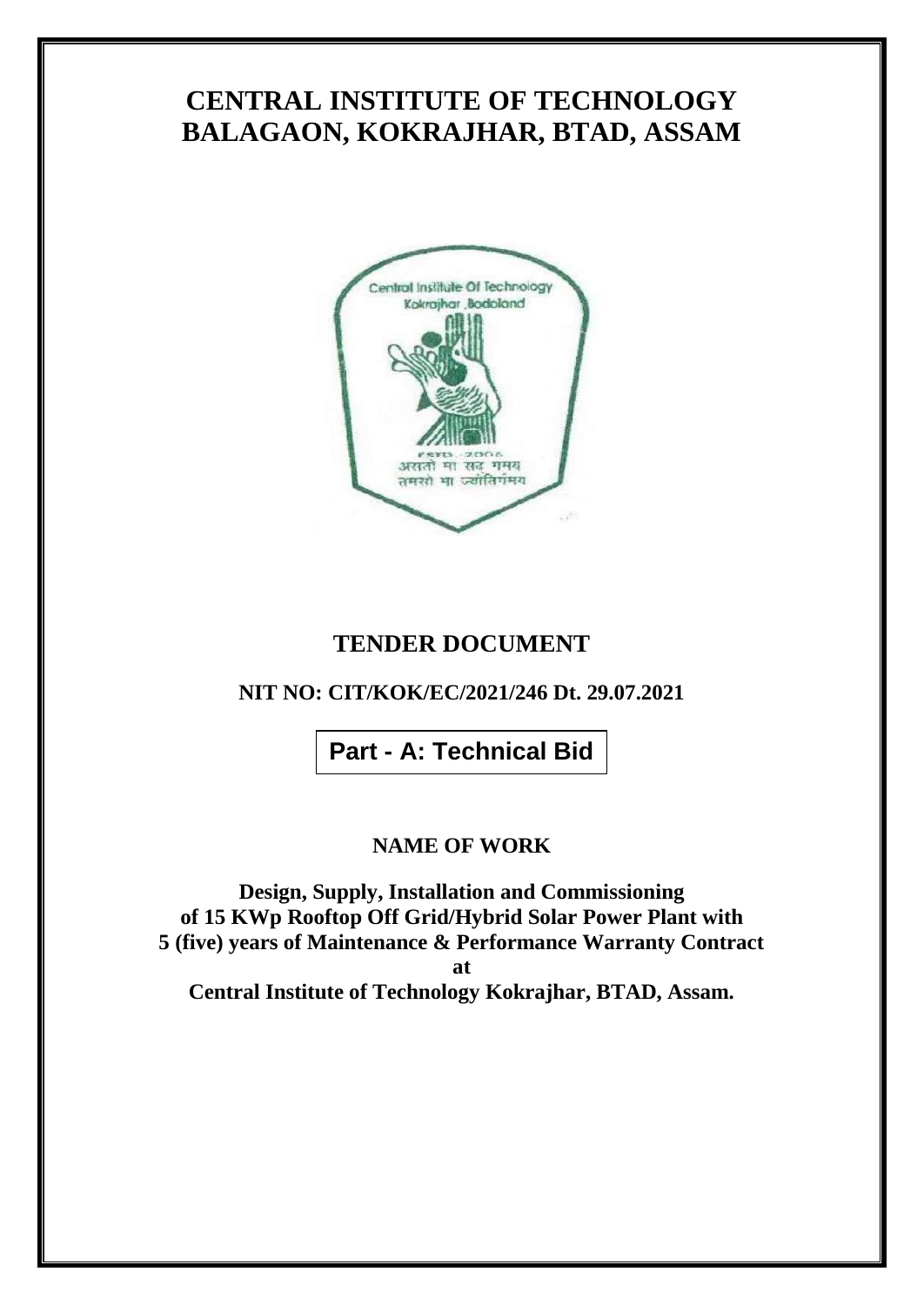**Name of Work: Design, Supply, Installation and Commissioning of 15 KWp Rooftop Off Grid/Hybrid Solar Power Plant with 5 (five) years of Maintenance & Performance Warranty Contract at Central Institute of Technology Kokrajhar, BTAD, Assam.**

| <b>SI</b>                             | <b>Contents</b>                                              | Page. No  |
|---------------------------------------|--------------------------------------------------------------|-----------|
| No.                                   |                                                              |           |
| PART 'A'                              |                                                              |           |
| $\mathbf{1}$                          | Index                                                        | 02        |
| $\overline{2}$                        | Information & Instruction for Bidders for e-Tendering        | $03 - 04$ |
| $\overline{3}$                        | Notice Inviting e-Tender (EC-6)                              | $05-07$   |
| $\overline{4}$                        | Declaration and Acceptance (EC-8)                            | 08-09     |
| $\overline{5}$                        | General Rules, Directions & Special Conditions               | $10-13$   |
| 6                                     | <b>Certificates and Payment</b>                              | 14-19     |
| $\overline{7}$                        | Taxes and Insurance                                          | $20 - 22$ |
| 8                                     | Criteria for Evaluation                                      | $23 - 32$ |
| 9                                     | Schedule "A" to Schedule "F"                                 | 33-57     |
| 10                                    | Checklist                                                    | 58        |
| 11                                    | Submission of Tender                                         | 59-60     |
| 12                                    | <b>Integrity Pact</b>                                        | 61        |
| 13                                    | <b>Integrity Agreement</b>                                   | 62-66     |
| 14                                    | Annexure - I to Annexure - XIV                               | 67-81     |
| 15                                    | Affidavit                                                    | 82        |
| 16                                    | <b>General Guidelines</b>                                    | 83        |
| 17                                    | General Conditions of Contract (GCC)                         |           |
| a)                                    | Section $-1$                                                 | 84-87     |
| b)                                    | Section - 2 (Clauses of Contract)                            | 88-134    |
| 18                                    | <b>Safety Code</b>                                           | 135-140   |
| 19                                    | Model Rules for Protection of Health and Sanitary of Workers | 141-147   |
| 20                                    | <b>Contractor Labour Regulations</b>                         | 148-154   |
| 21                                    | Appendix "I" to Appendix "XXI"                               | 155-182   |
| 22                                    | Proforma of Schedule                                         | 183-188   |
| 23                                    | <b>Agreement Form (Specimen)</b>                             | 189-193   |
| 24                                    | <b>Technical Specification and Data Sheet</b>                | 194-214   |
| 25                                    | <b>Approved Make</b>                                         | 215-220   |
| 26                                    | Formats                                                      | 221-227   |
| PART 'B'<br><b>Bill of Quantities</b> |                                                              |           |
|                                       | 228                                                          |           |

#### **INDEX**

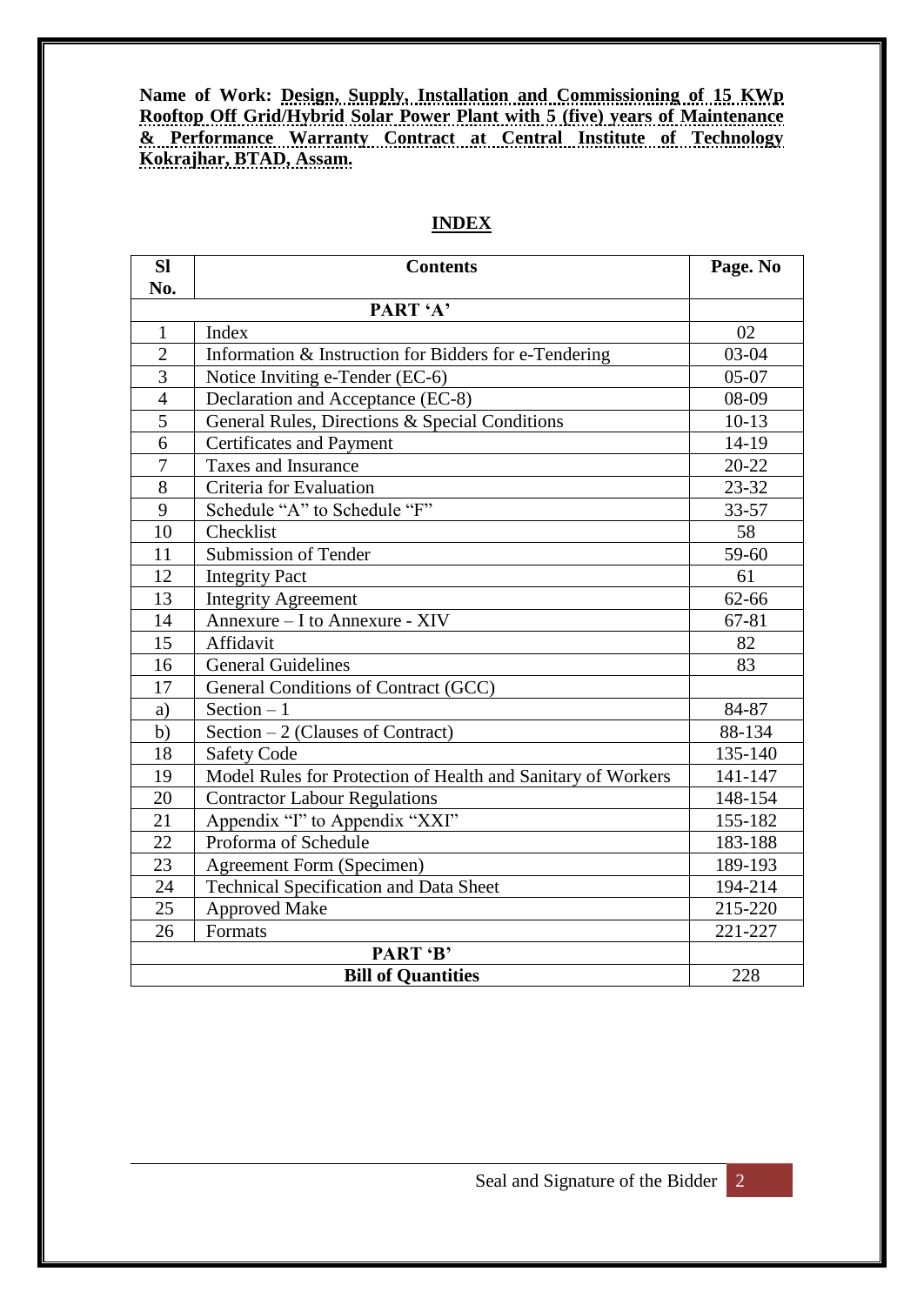#### **INFORMATION AND INSTRUCTIONS FOR BIDDERS FOR e‐TENDERING**

1. The intending bidder must read the terms and conditions of Tender document carefully. He should submit his bid if he considers himself eligible and he is in possession of all the certificates / documents required.

2. Information and Instructions for bidders for e‐tendering posted on website shall form part of bid document.

3. The bid document consisting of NIT, plans, specifications, the schedule of quantities of various types of items to be executed and the set of terms and conditions of the contract to be complied with and other necessary documents can be seen and downloaded from [www.eprocurement.gov.in.](http://www.eprocurement.gov.in/)

4. The intending bidders must have valid class‐III digital signature to submit the bid.

5. The bid can be submitted only after depositing Tender Fee in favor of CIT Kokrajhar and uploading the mandatory scanned documents as specified within the period of bid submission.

6. Copies of eligibility documents and EMD as specified in the notice inviting tender shall be scanned and uploaded on the e-tendering website within the period of tender submission. Bidders can upload documents in the form of JPG format, PDF format and any other format as permissible by the e-tendering portal.

7. Bidders must ensure to quote rate of each item. The column meant for quoting rate in figures appears in dark yellow colour and the moment rate is entered, it turns sky blue. In addition to this, while selecting any of the cells a warning appears that if any cell is left blank the same shall be treated as "0". Therefore, if any cell is left blank and no rate is quoted by the bidder, rate of such item shall be treated as "0" (ZERO). After submission of the bid online the contractor can re-submit revised bid any number of times but before last time and date of submission of bid as notified.

8. After submission of bid online, it can be revised any number of times before specified time on last date of submission of bid. While submitting the revised bid, bidder can revise the rate of one or more item(s) any number of times (he need not re‐enter rate of all the items) but before last time and date of submission of bid as notified.

9. Financial bids shall be opened online only for bidders for whom EMD and other documents are found in order and who are found to be eligible to bid for work. On opening date, the bidder can login and see the bid opening process. After opening of bids he will receive the competitor bid sheets.

10. If the contractor is found ineligible after opening of bids, his bid shall become invalid.

11. If any discrepancy is noticed between the eligibility documents as uploaded at the time of submission of bid and hard copies as submitted physically by the bidder, the bid shall become invalid and.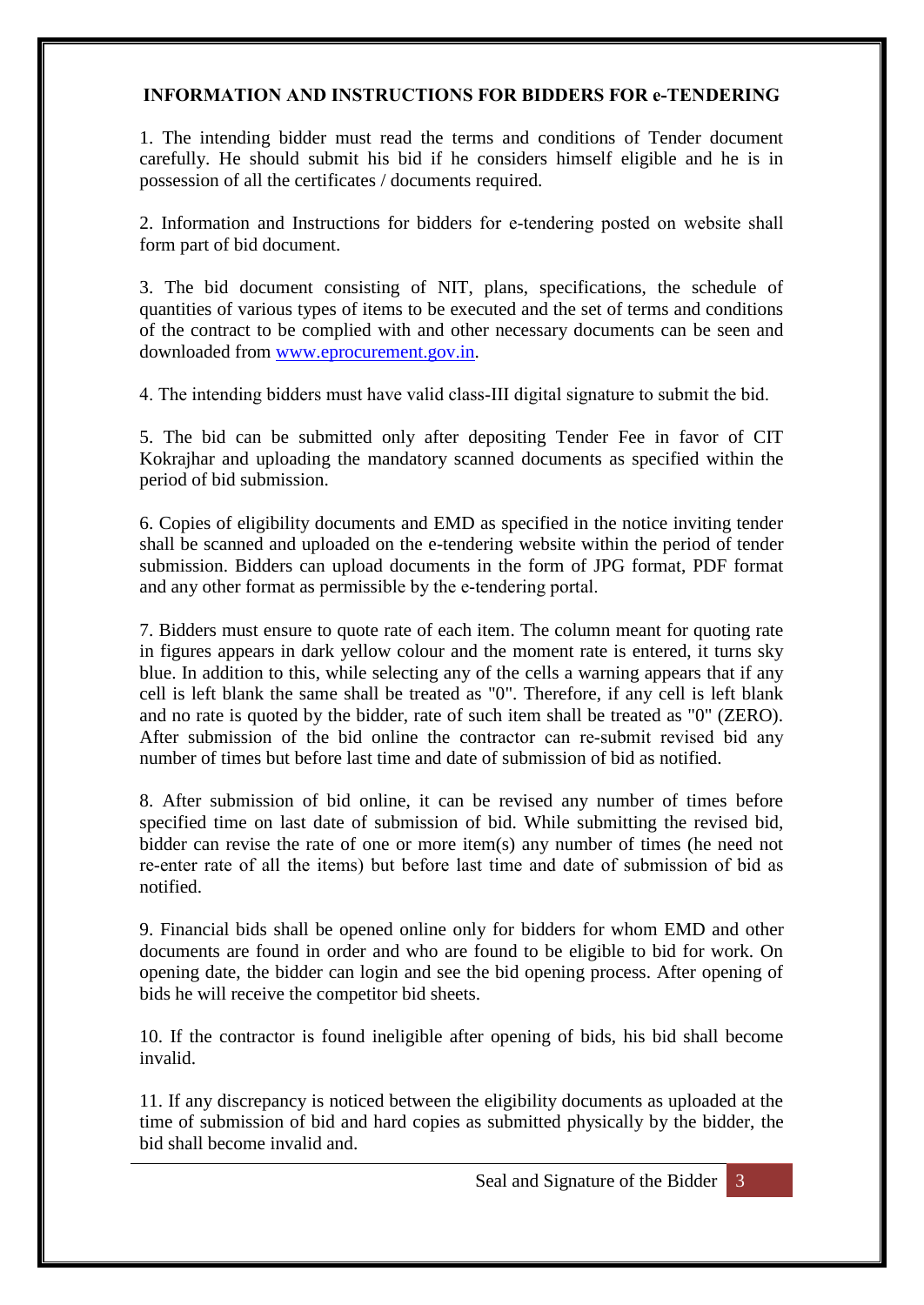12. List of Eligibility Documents to be scanned and uploaded within the period of bid submission:-

(a) Demand Draft of any scheduled Bank against EMD in favor of CIT Kokrajhar.

(b) Certificates of Work Experience and Certificate of Commissioning of Similar work from Client.

(c) Certificate of Registration for GST and acknowledgement of up to date filed return if required.

(d) Copies of Contractor's License.

(e) Copies of ESI Registration.

(f) Copies of EPF Registration, PAN Card.

(g) Details of Work Completed during last 07 (Seven) Years and Detailed Information of Bidder duly completed and signed by the Bidder.

(h) Declarations to be given by the Tenderers.

(i) Filled copied of all Proforma, Annexures and Forms as mentioned in NIT.

(j) Profit and Loss Statement, Balance Sheet and Income Tax Return duly audited by Chartered Accountant.

13. The Technical Bid(s) shall be opened first by the Committee on ……………… The Financial Bid(s), whose Technical Bid) s found to be eligible, will be opened later for which intimation will be given through Website. After the evaluation of the Bid(s) CIT Kokrajhar will award the contract to the Lowest Evaluated Responsive Tenderer. Conditional Bid(s) will be treated as unresponsive and will be rejected.

14. EMD, Tender Fees and Self attested hard copies of all supporting documents, Technical Bid in sealed envelope to be submitted on or before last date of submission of bid through person or through courier at the office of Engineering Cell, CIT Kokrajhar. Documents received after the bid submission date will not be considered for further evaluation process.

CIT Kokrajhar will not be responsible for any kind of delay in delivery of the documents and also any problem arise during uploading of the documents in procurement portal.

15. Information & Instruction for Contractor will form Part of NIT.

16. This detailed NIT (Technical Bid) will be part of the contract agreement.

Sd/-

Registrar,

Central Institute of Technology Kokrajhar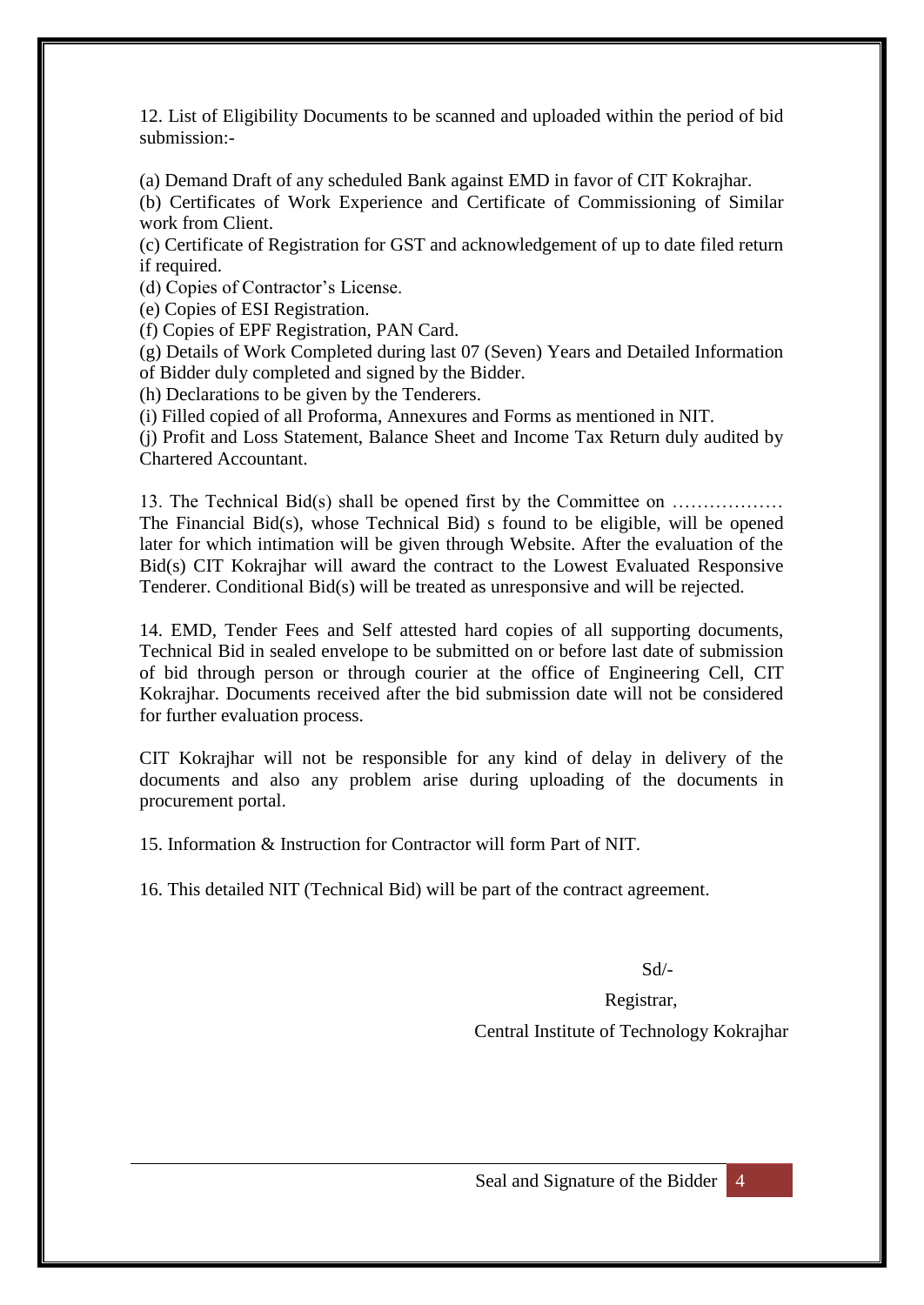

### **CENTRAL INSTITUTE TECHNOLOGY, KOKRAJHAR Kokrajhar - 783370, Assam**

#### **NOTICE INVITING TENDER**

Registrar, CIT Kokrajhar invites item rate tenders from eligible Contractors or who are on the approved list of the appropriate class of Central Public Works Department, State Public Works Department, Railways, Military Engineering Services, BSNL and Road & Bridges central or state government, Government autonomous bodies with proven technical and financial capabilities for the following work:

| Name of work                                                      | Design,<br>Supply, Installation<br>and<br><b>Commissioning of 15 KWp Rooftop Off</b><br><b>Grid/Hybrid Solar Power Plant with 5</b><br>years of Maintenance<br>(five)<br>&<br>Performance Warranty Contract at<br>Central Institute of Technology<br>Kokrajhar, BTAD, Assam. |  |
|-------------------------------------------------------------------|------------------------------------------------------------------------------------------------------------------------------------------------------------------------------------------------------------------------------------------------------------------------------|--|
| Tender (NIT) No                                                   | CIT/KOK/EC/2021/246 Dt. 29.07.2021                                                                                                                                                                                                                                           |  |
| <b>Estimated Cost</b>                                             | <b>Rs. 20.00 Lakhs</b>                                                                                                                                                                                                                                                       |  |
| Tender Fees (Non – Refundable) DD in<br>favour of "CIT Kokrajhar" | Rs. 1000.00 (Rupees One Thousand only)                                                                                                                                                                                                                                       |  |
| <b>Earnest Money</b>                                              | 2% for general and 1% for ST/SC/OBC                                                                                                                                                                                                                                          |  |
| <b>Contract Period</b>                                            | 06 Months                                                                                                                                                                                                                                                                    |  |
| Date of publish of tender paper                                   | 16.08.2021                                                                                                                                                                                                                                                                   |  |
| Last Date & time of submission of tender                          | 31.08.2021 upto 01:00 PM                                                                                                                                                                                                                                                     |  |
| Technical Bid Opening Date & Time                                 | 02.09.2021 at 11:00 AM                                                                                                                                                                                                                                                       |  |
| Price Bid Opening Date & Time                                     | 09.09.2021 at 11:00 AM                                                                                                                                                                                                                                                       |  |
| Pre- Bid Meeting                                                  | 23.08.2021 at 11:00 AM                                                                                                                                                                                                                                                       |  |

Intending Bidder is eligible to submit the bid provided he has definite proof from the appropriate authority, which shall be to the satisfaction of the competent authority of having satisfactorily completed similar works.

1. The indenting Bidder must read the Terms & conditions of CIT Kokrajhar carefully. He/They should only submit his/her/their bid if he/she/they consider himself/themselves eligible and he/she/they is/are in possession of all the documents required.

2. Information and Instructions for bidders posted on website shall from part of bid document.

3. The Bid documents consisting of plans, specifications, the schedule of quantities of various types of items to be executed and the set of terms & conditions of the contract to be complied with and other necessary documents can be seen and downloaded from website www.cit.ac.in or [www.eprocurement.gov.in.](http://www.eprocurement.gov.in/)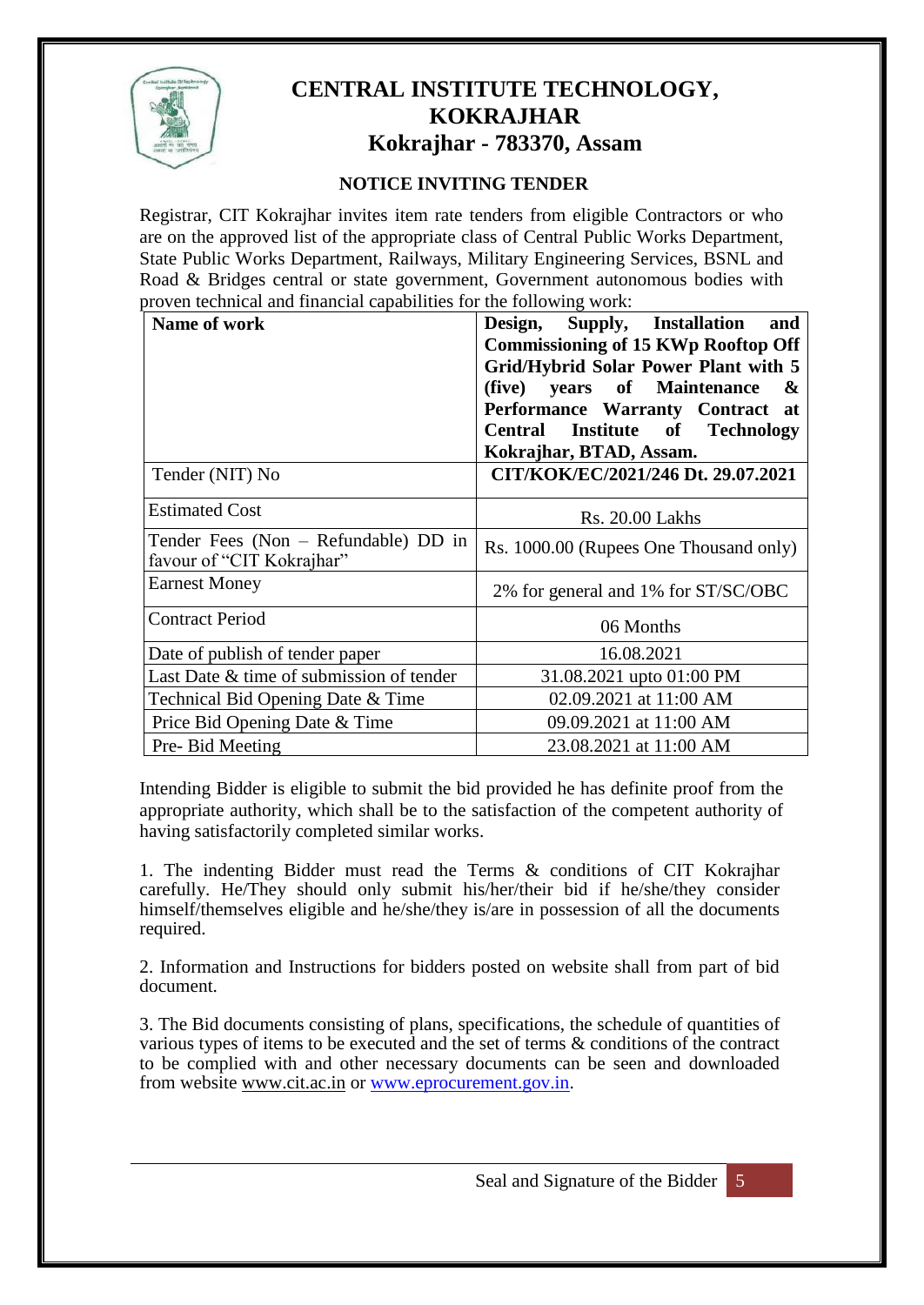#### 4. **Eligibility Criteria:-**

Intending bidder is eligible to submit the bid provided he has definite proof from the appropriate authority, which shall be to the satisfaction of the competent authority, of having satisfactorily completed similar works of magnitude specified below. Joint ventures are not allowed.

Experience of having successfully completed similar works, during the last 7 years, ending previous day of last date of submission of bids.

(a) Three (03) similar works, each of value not less than 40% of estimated cost put to tender

or

Two (02) similar works each of value not less than 60% of estimated cost put to tender

or

One (01) similar work of value not less than 80% of estimated cost put to tender in last 07 (Seven) Years ending previous day of last date of submission of bids.

Similar work means **"Design, Supply, Installation and Commissioning of Rooftop Hybrid Solar Power Plant".**

(b) Sub-Contractor for Electrical work For Electrical works, the contractor shall get it done through a sub-contractor having valid Electrical license with appropriate class and required experience.

(c) The Bidder should have registration with Employee Provident Fund (EPF), PAN Card, GST Registration, Contractor License, Commissioner and Employee State Insurance (ESI) Corporation.

(d) The experience of similar work should be from Central Govt., State Govt., PSU and Govt. Autonomous Body.

(e) Latest Solvency Certificate of 40% of the Estimated Cost from any Nationalized Bank of with one year from the last date of tender to be submitted.

(f) Bidder mast have average annual turn over on construction works of last three consecutive year costing not less than 50% of the estimated cost put to tender.

Preparation & Submission of Tender through Online. The Tender should be submitted in 02 (Two) parts i.e. Technical Bid and Financial Bid Respectively. The Technical Bid should be sent by the Bidder through online as "Technical Bid" for "………………………………………………………………………………………".

Earnest Money Deposit. The bidder shall be required to submit the Tender Fees and Earnest Money Deposit (EMD) by way of Demand Drafts/Banker's Cheque only. EMD submitted in the form of Bank Guarantee or any other form except as stated above will NOT be accepted and tender will be summarily rejected. No interest shall be paid by the Institute on the Earnest Money deposited by the tenderer. The EMD of the successful Bidder shall be returned after the successful submission of Bank

Seal and Signature of the Bidder 6

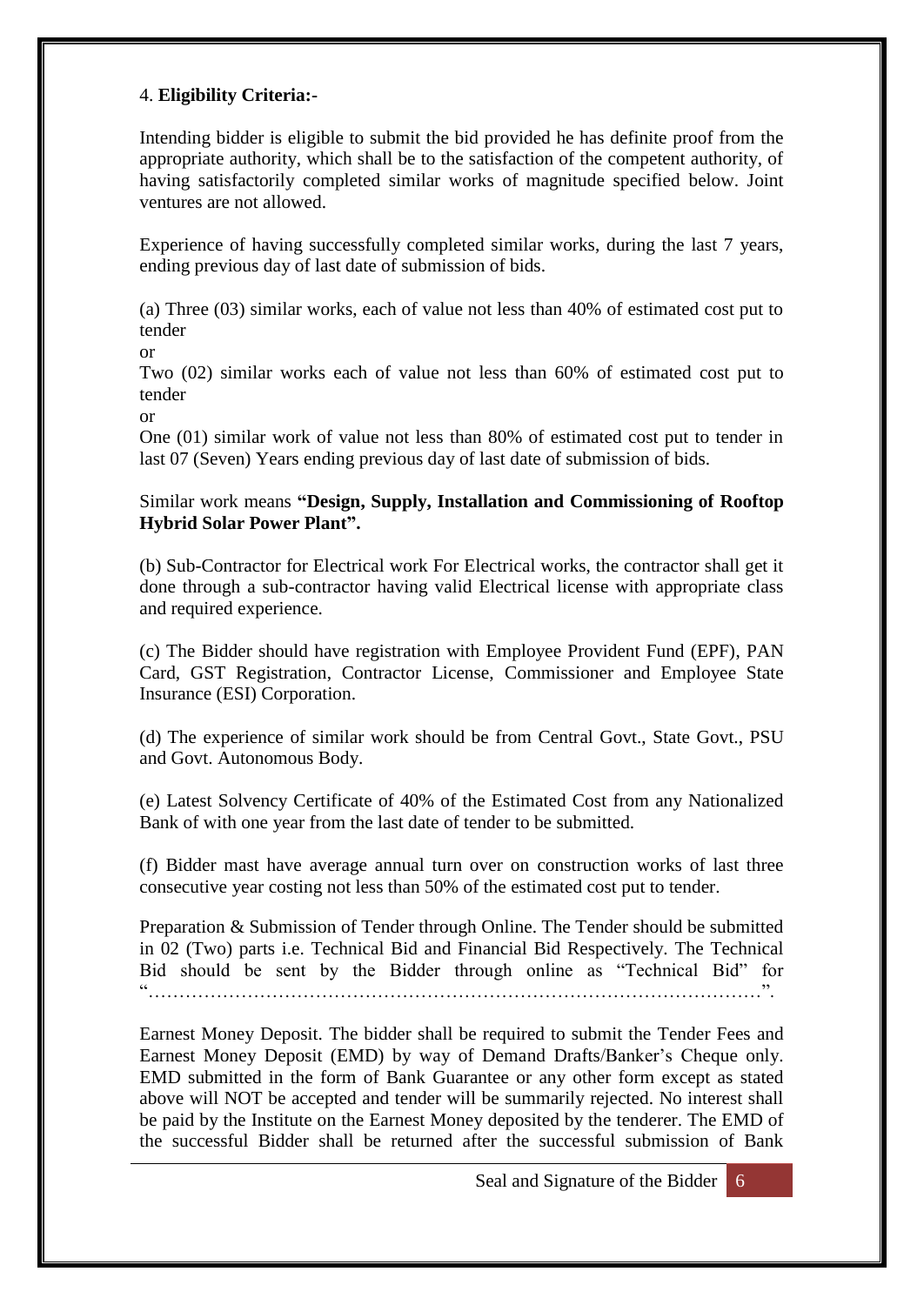Guarantee/Security Deposit and for unsuccessful bidder(s) it would be returned after Award of the Contract. Bid(s) received without Demand Drafts of EMD will be rejected. The Earnest Money of the unsuccessful tenderer will be refunded within 30 days after financial evaluation.

The Tender paper/documents can be seen/ downloaded from website & submitted through Online. For any query, Engineering Cell, CIT Kokrajhar, may be contacted.

The competent authority on behalf of the Registrar, CIT Kokrajhar does not bind itself to accept the lowest or any other bid and reserves to itself the authority to reject any or all the bids received without the assignment of any reason. All bids in which any of the prescribed condition is not fulfilled or any condition including that of conditional rebate is put forth by the bidder shall be summarily rejected.

Canvassing whether directly or indirectly, in connection with bidders is strictly prohibited and the bids submitted by the contractors who resort to canvassing will be liable to rejection.

This detailed NIT (Technical Bid) will be part of the contract agreement.

Sd/-

Registrar,

Central Institute of Technology Kokrajhar

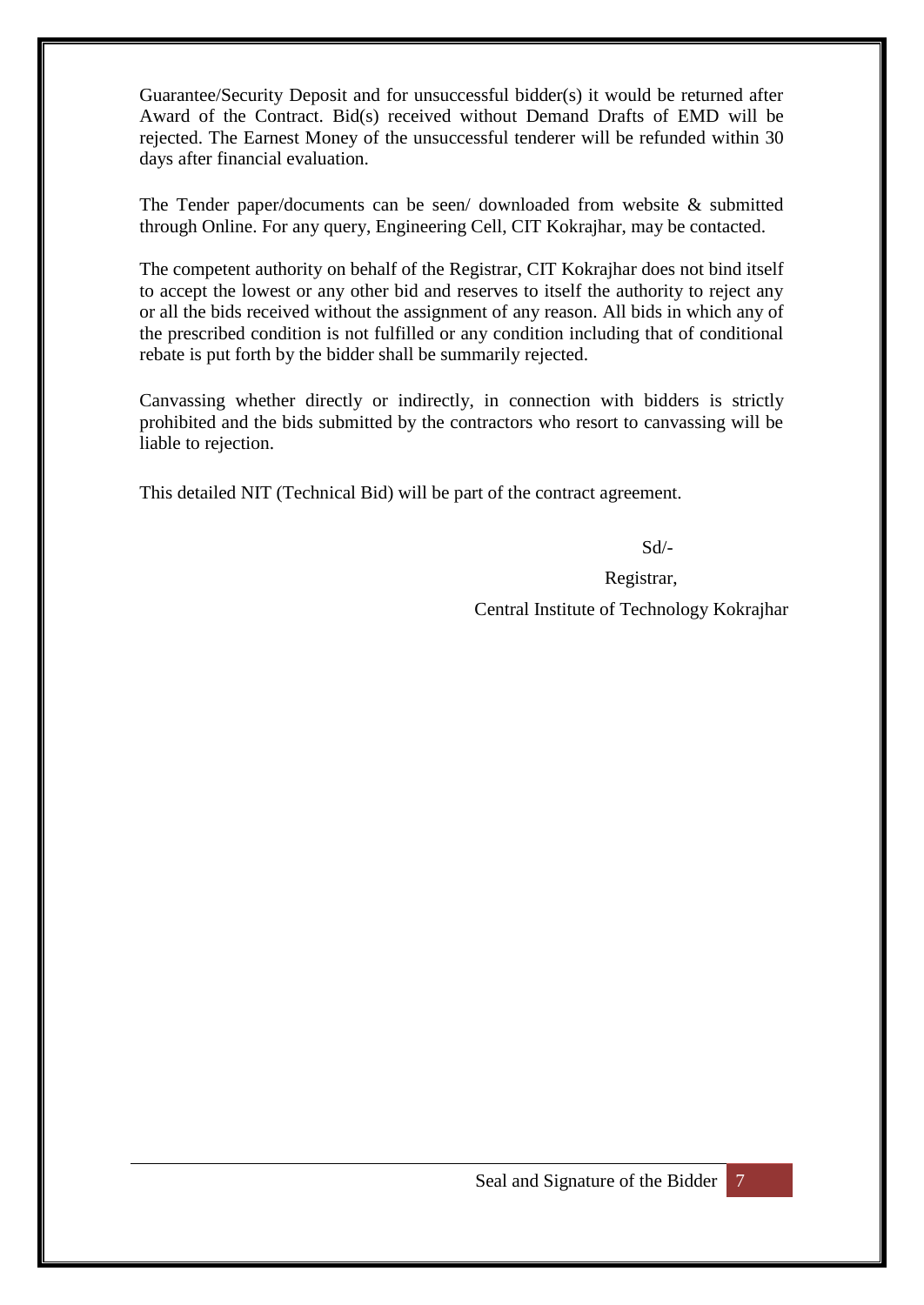#### **CENTRAL INSTITUTE OF TECHNOLOGY KOKRAJHAR**

#### **Item Rate Tender & Contract for Works**

(A) Tender for the work of :-

**Design, Supply, Installation and Commissioning of 15 KWp Rooftop Off Grid/Hybrid Solar Power Plant with 5 (five) years of Maintenance & Performance Warranty Contract at Central Institute of Technology Kokrajhar, BTAD, Assam.**

- (i) To be submitted by…………. hours on to
- (ii) To be opened in presence of tenderers who may be present at …………………. hours on …...........……. in the office of **Registrar, CIT Kokrajhar**

#### **TENDER**

I/We have read and examined the notice inviting tender, schedule, A, B, C, D, E & F Specifications applicable, Drawings & Designs, General Rules and Directions, Conditions of Contract, clauses of contract, Special conditions, Schedule of Rate & other documents and Rules referred to in the conditions of contract and all other contents in the tender document for the work.

I/We hereby tender for the execution of the work specified for the President of India within the time specified in Schedule 'F' viz., schedule of quantities and in accordance in all respect with the specifications, designs, drawing and instructionsin writing referred to in Rule-1 of General Rules and Directions and in Clause 11 of the Conditions of contract and with such materials as are provided for, by, and in respect of accordance with, such conditions so far as applicable.

I/We agree to keep the tender open for **120 days** from the due date of its opening in case of single bid system................................................................from the date of opening of technical bid in case tenders are invited on 2 /3 bid/ system for specialised work and not to make any modification in its terms and conditions.

A sum of Rs...................................is hereby forwarded in cash/receipt treasury challan/deposit at call receipt of a scheduled bank/fixed deposit receipt of scheduled bank/demand draft of a scheduled bank/bank guarantee issued by a scheduled bank as earnest money.

A copy of earnest money in receipt treasury challan/deposit at call receipt of a scheduled bank/fixed deposit receipt of scheduled bank/demand draft of a scheduled bank/bank guarantee issued by a scheduled bank is submitted (strike out as the case may be). If I/We, fail to furnish the prescribed performance performance guarantee within prescribed period, I/We agree that the said President of India or his successors, in office shall without prejudice to any other right or remedy, be at liberty to forfeit the said earnest money absolutely. Further, if I/We fail to commence work as specified, I/ We agree that President of India or the successors in office shall without prejudice to any other right or remedy available in law, be at liberty to forfeit the said performance guarantee absolutely. The said Performance Guarantee shall be a guarantee to execute all the works referred to in the tender documents upon the terms

Seal and Signature of the Bidder 8

**EC-8**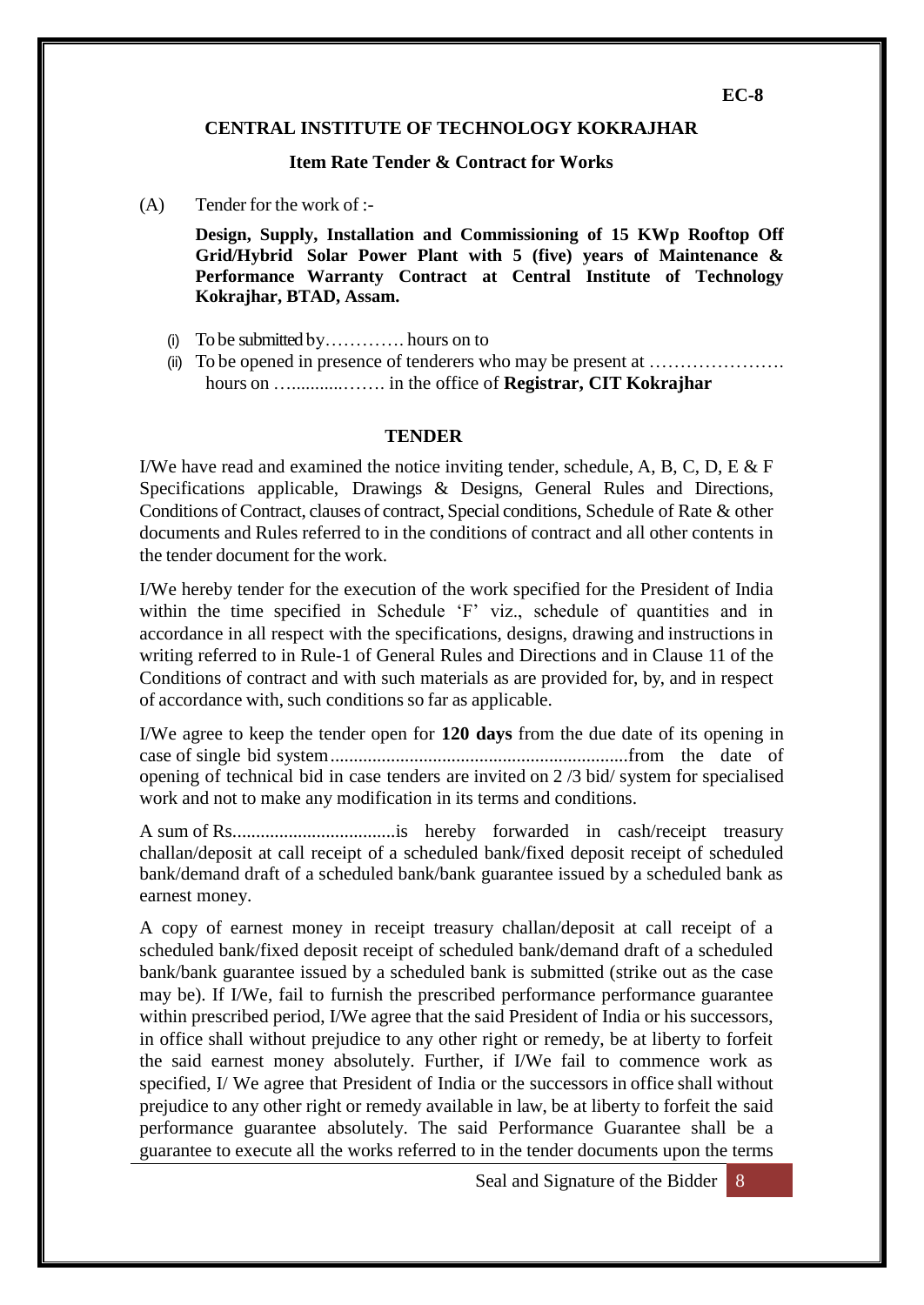and conditions contained or referred to those in excess of that limit at the rates to be determined in accordance with the provision contained in Clause 12.2 and 12.3 of the tender form.

Further, I/We agree that in case of forfeiture of Earnest Money or Performance Guarantee as aforesaid, I/We shall be debarred for participation in the re-tendering process of the work.

I/We undertake and confirm that eligible similar work(s) has/have not been got executed through another contractor on back to back basis. Further that, if such a violation comes to the notice of Department, then I/We shall be debarred for tendering in CPWD in future forever. Also, if such a violation comes to the notice of Department before date of start of work, the Engineer-in-Charge shall be free to forfeit the entire amount of Earnest Money Deposit/Performance Guarantee.

I/We hereby declare that I/We shall treat the tender documents drawings and other records connected with the work as secret/confidential documents and shall not communicate information/derived there from to any person other than a person to whom I/We am/are authorized to communicate the same or use the information in any manner prejudicial to the safety & integrity of the State.

Dated Signature of Contractor Witness: Postal Address

Address: Occupation:

#### **A C C E P T A N C E**

The above tender (as modified by you as provided in the letters mentioned hereunder) is accepted by me for and on behalf of the Registrar, CIT Kokrajhar for a sum of Rs.

……………..........................................

(Rupees ...........................................................................................................................

..........................................................................................................................................

.................)

The letters referred to below shall form part of this contract agreement:-

(a)

(b)

(c)

For & on behalf of the CIT Kokrajhar. Signatures ................................ Dated: Designation ...............................

Seal and Signature of the Bidder 9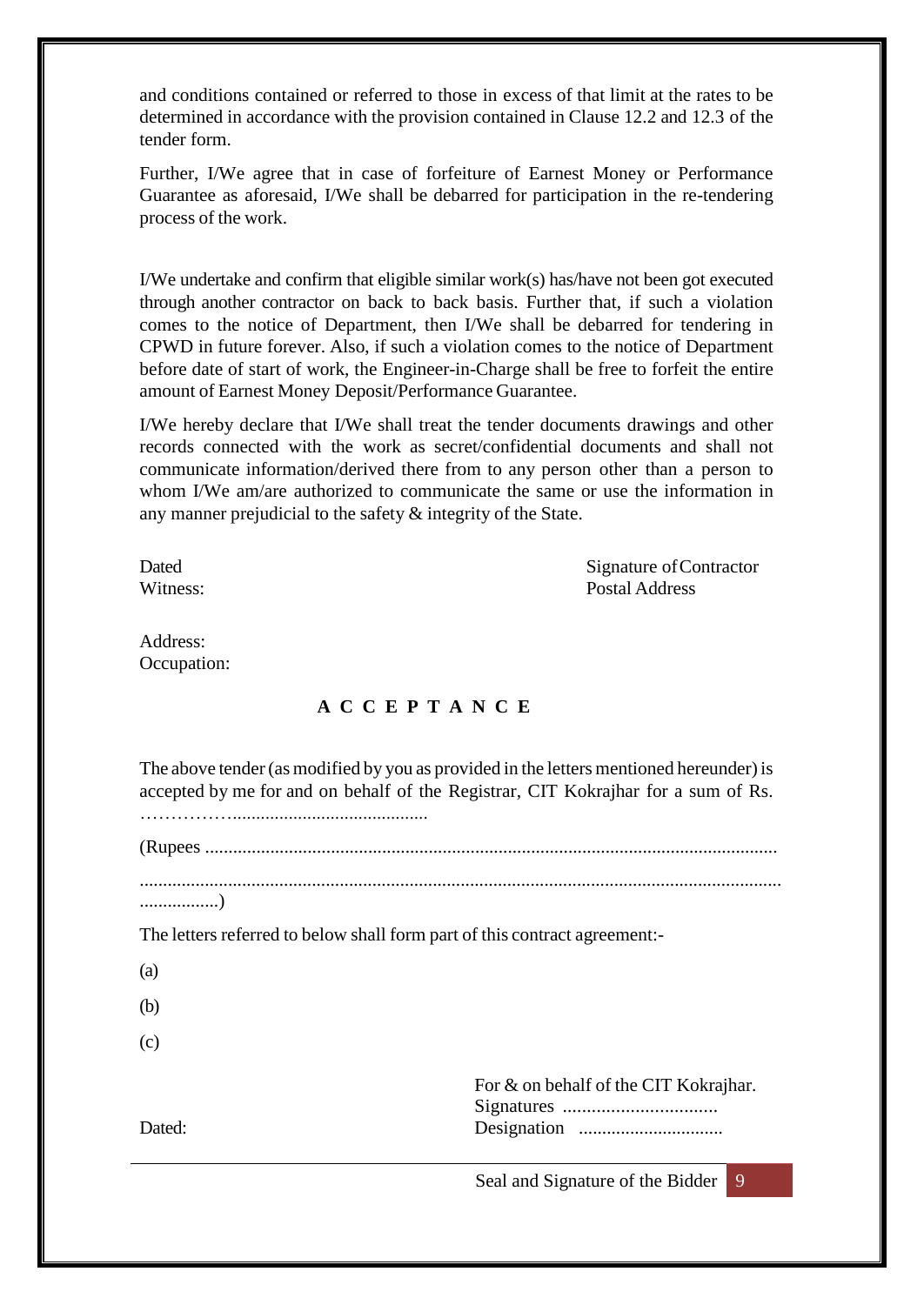### **General Rules, Directions & Special Conditions**

- 1. Rates shall be quoted in the Bill of Quantity (BOQ) furnished in figures and in words. If there is any variation between the rates quoted in figures and rates quoted in words, the rates quoted in words shall be considered. The rate(s) must be quoted in decimal coinage. Amounts must be quoted in full rupees by ignoring fifty paisa and considering more than fifty paisa as rupee one.
- 2. The rates shall be firm up to the completion of work. No price escalation will be paid on any account.
- 3. The work shall be completed as per time schedule given in Schedule 'F'.
- 4. The rate shall be inclusive of all taxes including GST, Royalty, loading, unloading and transportation etc. of all the materials to work site at CIT Kokrajhar campus, Kokrajhar-783370. All taxes as applicable to the work as per state/central government shall be deducted from the bills.
- 5. All the pages of the tender document shall be signed and dated at the lower right hand corner by the tenderer. If the tender is signed by a person holding power of attorney, power of attorney authorizing him to sign on behalf of the tenderer should be submitted along with the tender.
- 6. In the event of tender being submitted by a firm, it must be signed separately by each partner thereof or in the event of the absence of any partner, it must be signed on his behalf by a person holding a power of attorney authorizing him to do so, such power of attorney to be produced with the tender, and it must disclose that the firm is duly registered under the Indian Partnership Act 1952.
- 7. The documents submitted along with the application for tender in respect of Experience, registration will be verified by the Institute with respect to that stated in the NIT for qualifying for the tender. If after verification any such data/ information are not found true or tenderer has attempted to conceal any unfavorable data/ information, his/her tender shall be summarily rejected.
- 8. The owner reserves the right to take inputs regarding performance of a tenderer on any similar work (on-going or completed) from a client whether disclosed in the tender or not. If any such report from the client is found to be unsatisfactory, the tender is liable to be rejected.
- 9. Any tender submitted without the qualifying documents mentioned in the relevant clause of NIT, it shall be considered as incomplete tender and the tender will be rejected for which no communication will be made.
- 10. Original or attested copies of work order as well as Certificate of Commissionings from the client should be attached by the tenderer. Otherwise it will not be considered towards qualification.
- 11. If any information furnished by the tenderer is found incorrect at a later stage, he shall be liable to be debarred from tendering/ taking up of works in CIT KOKRAJHAR. The Institute reserves the right to verify the particulars furnished by the applicant independently.
- 12. In case the work involves electrical works, the tenderer must have electrical contract license and if the tenderer does not have such license they should submit and undertaking to engage a party which fulfills the qualifying criteria. In such cases, Electrical License with his acceptance to take up the work shall be submitted. In case of specialized jobs like Air Condition works the contractor shall engage party having required experience.
- 13. The Earnest Money shall be paid in the form of Demand Draft/ Banker's cheque drawn in favour of "CIT Kokrajhar" payable at 'Kokrajhar'. EMD submitted in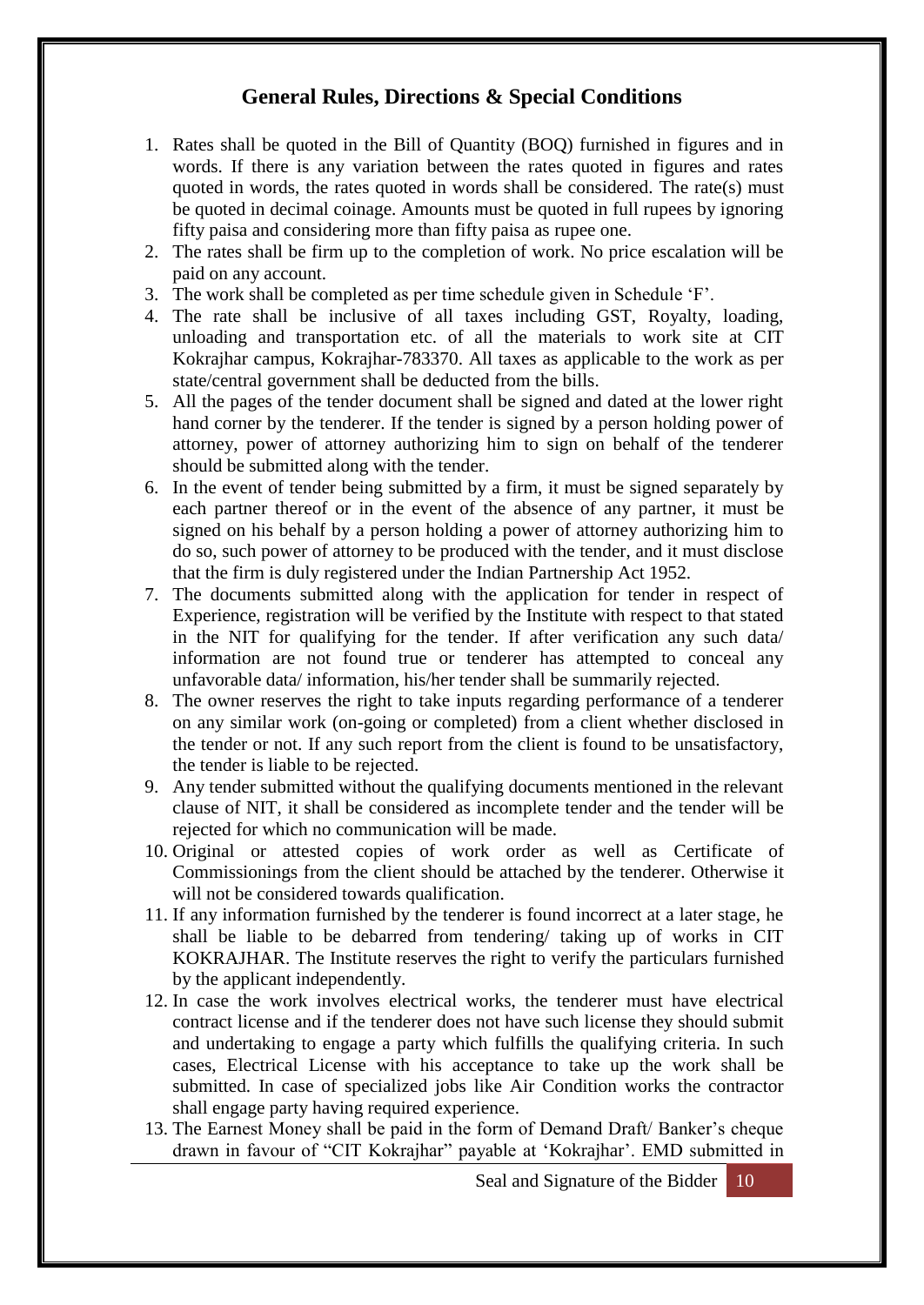the form of Bank Guarantee or any other form except as stated above will NOT be accepted and tender will be summarily rejected. No interest shall be paid by the Institute on the Earnest Money deposited by the tenderer. The Earnest Money of the unsuccessful tenderer will be refunded.

- 14. Any abnormal rate quoted in the tender will make the tender liable to be rejected for which no communication will be made.
- 15. The CIT Kokrajhar does not bind himself to accept the lowest tender and reserves itself the right to reject any or all the tenders received without assigning any reason thereof. The work may be allotted in part for whole at the discretion of competent authority of the institute.
- 16. Reasonability of the rates quoted by the tenderers shall be determined by comparing to the justified estimated rates. If the lowest bid is too low and the tender evaluation committee feels that it is not possible to do the work as per specification, the tender shall be cancelled.
- 17. In case the lowest tendered amount (worked out on the basis of quoted rate of Individual items) of two or more contractors is same, then such lowest contractors may be asked to submit sealed revised offer quoting rate of each item of the schedule of quantity for all sub sections/sub heads as the case may be, but the revised quoted rate of each item of schedule of quantity for all sub sections/sub heads should not be higher than their respective original rate quoted already at the time of submission of tender. The lowest tender shall be decided on the basis of revised offer.
- 18. If the revised tendered amount (worked out on the basis of quoted rate of individual items) of two or more contractors received in revised offer is again found to be equal, then the lowest tender, among such contractors, shall be decided by draw of lots in the presence of Tender Committee members and Engineer-in-Charge, and the lowest contractors those have quoted equal amount of their tenders.
- 19. In case of any such lowest contractor in his revised offer quotes rate of any item more than their respective original rate quoted already at the time of submission of tender, then such revised offer shall be treated invalid. Such case of revised offer of the lowest contractor or case of refusal to submit revised offer by the lowest contractor shall be treated as withdrawal of his tender before acceptance and 50% of his earnest money shall be forfeited.
- 20. In case all the lowest contractors those have same tendered amount (as a result of their quoted rate of individual items), refuse to submit revised offers, then tenders are to be recalled after forfeiting 50% of EMD of each lowest contractors.
- 21. Contractor, whose earnest money is forfeited because of non-submission of revised offer, or quoting higher revised rate(s) of any item(s) than their respective original rate quoted already at the time of submission of his bid shall not be allowed to participate in the retendering process of the work.
- 22. In the case of Item Rate Tenders, only rates quoted shall be considered. Any tender containing percentage below/above the rates quoted is liable to be rejected. Rates quoted by the contractor in item rate tender in figures and words shall be accurately filled in so that there is no discrepancy in the rates written in figures and words. However, if a discrepancy is found, the rates which correspond with the amount worked out by the contractor shall unless otherwise proved be taken as correct. If the amount of an item is not worked out by the contractor or it does not correspond with the rates written either in figures or in words, then the rates quoted by the contractor in words shall be taken as correct. Where the rates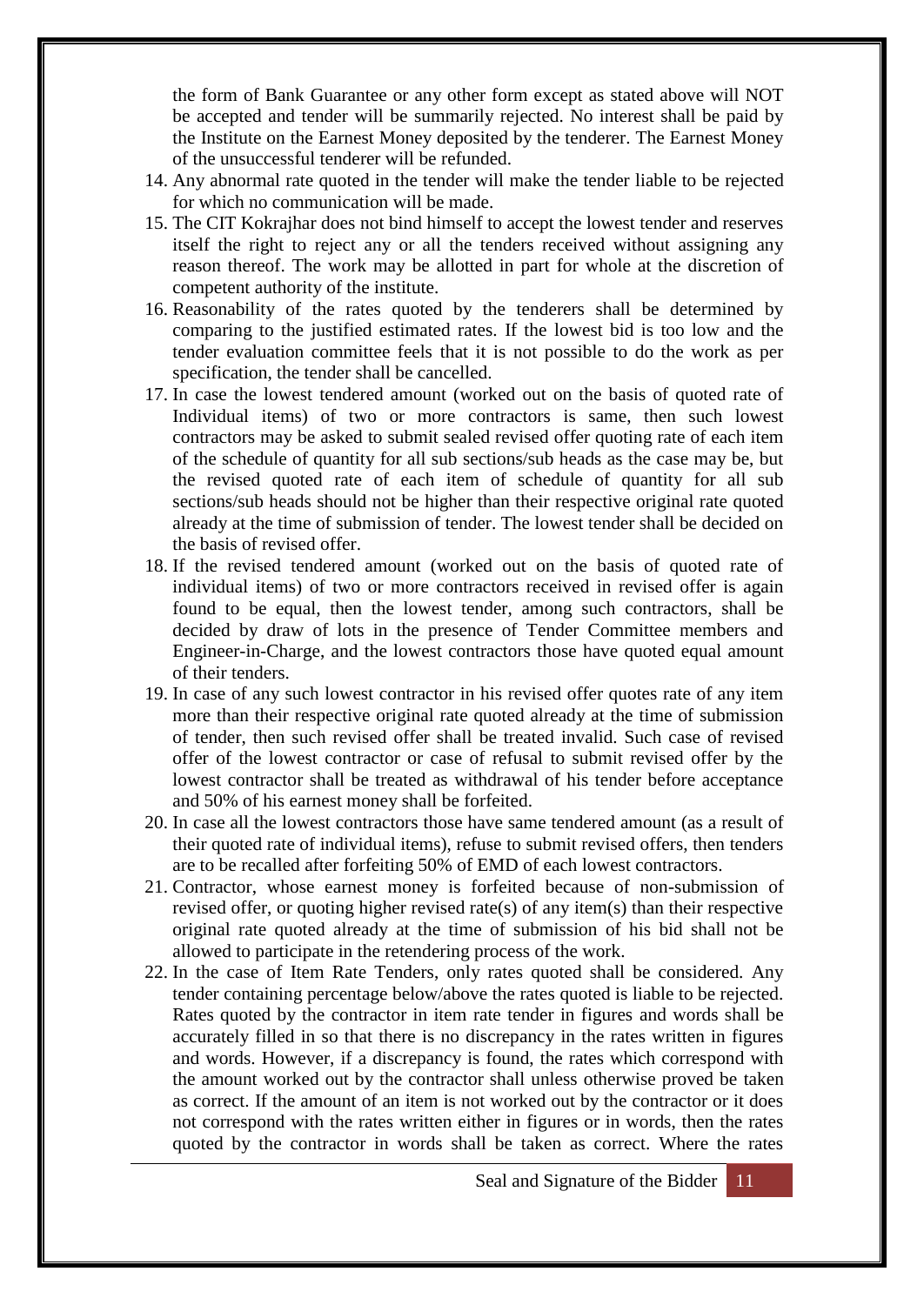quoted by the contractor in figures and in words tally, but the amount is not worked out correctly, the rates quoted by the contractor will unless otherwise proved be taken as correct and not the amount. In event no rate has been quoted for any item(s), leaving space both in figure(s), word(s), and amount blank, it will be presumed that the contractor has included the cost of this/these item(s) in other items and rate for such item(s) will be considered as zero and work will be required to be executed accordingly.

- 23. However, if a tenderer quotes nil rates against each item in item rate tender, the tender shall be treated as invalid and will not be considered as lowest tenderer and earnest money deposited shall be forfeited.
- 24. The contractor whose tender is accepted, will be required to furnish Performance Guarantee of 5% (five) of the tendered amount within the period specified in Schedule 'F' from the date of issue of LOI. If contractor fails to furnish the prescribed performance guarantee within the prescribed period, tender will be cancelled and the earnest money deposited by him is absolutely forfeited without any notice. In case of forfeiture of earnest money, the bidder shall not be allowed to participate in the re-tendering process of the work.
- 25. **If the lowest bid is below 10% of the estimate, additional Performance Guarantee of the value by which the quote is below 10% of the estimate will have to be submitted by the contractor along with the specified initial Performance Guarantee within time limit specified for initial Performance Guarantee, failing which, tender will be cancelled after forfeiting of EMD and debarring the lowest bidder for 3 years from participating in the tenders floated by the Institute**. In case the lowest bidder is not able to complete the work, the Security Deposit, Performance Guarantee and the additional Performance Guarantee will be forfeited and the contractor will be debarred for 3 years from participating in the tenders floated by the Institute after issuing a show case notice. In other cases, the additional Performance Guarantee shall be refunded after issue of Certificate of Commissioning.
- 26. The initial and additional Performance Guarantee will be in the form as specified in the tender.
- 27. 5% of the Bill Value will be deducted as Security Deposit and will be released after 12(twelve) months from the date of issue of 'Certificate of Commissioning' or certification of final bill, whichever is later. Any damage or defect in the work during this period due to materials supplied by the contractor or bad workmanship shall be rectified or replaced by the contractor at his own cost or the Engineer–in-charge may cause the same to be made good by other workman and deduct the expenses from the security deposit. No interest will be paid on security deposit.
- 28. Care shall be taken by the contractor to avoid damage to any part of the building or its finishing. He shall be responsible for repairing all damages and resorting the same to their original finish at his own cost. He shall also remove at his own cost all unwanted wastage and materials arising out of his work from the site.
- 29. On acceptance of the tender, the name of the accredited representative(s) of the contractor who would be responsible for taking instructions from the Engineer-in-Charge shall be communicated in writing to the Engineer-in-Charge.
- 30. The contractor shall arrange all the plants, equipment, machineries etc. required for the works for which no extra charges will be paid.
- 31. The contractor will arrange for water and electricity at his own. However, the Institute may provide electricity on the request of the contractor, depending upon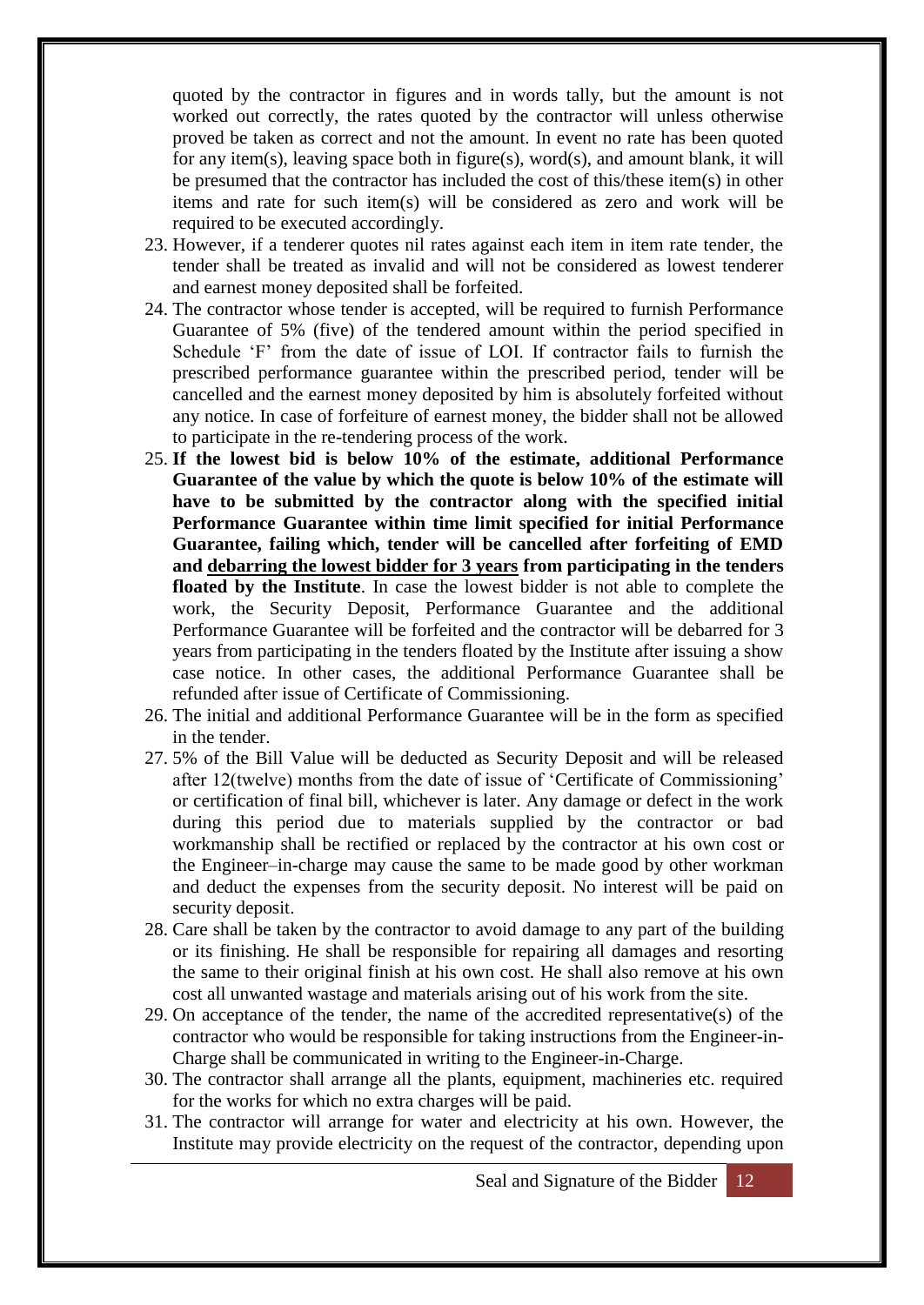the availability of spare power, on payment basis under the terms and conditions fixed by the institute.

- 32. All Specification of the work will be as per latest CPWD specification with up to date correction slips or as per special specifications annexed with the tender.
- 33. All legal disputes will be subjected to jurisdiction of Kokrajhar District Court only.
- 34. All other terms & conditions shall be as per provision of 'General Conditions of Contract' followed by the institute.

*---------------------------*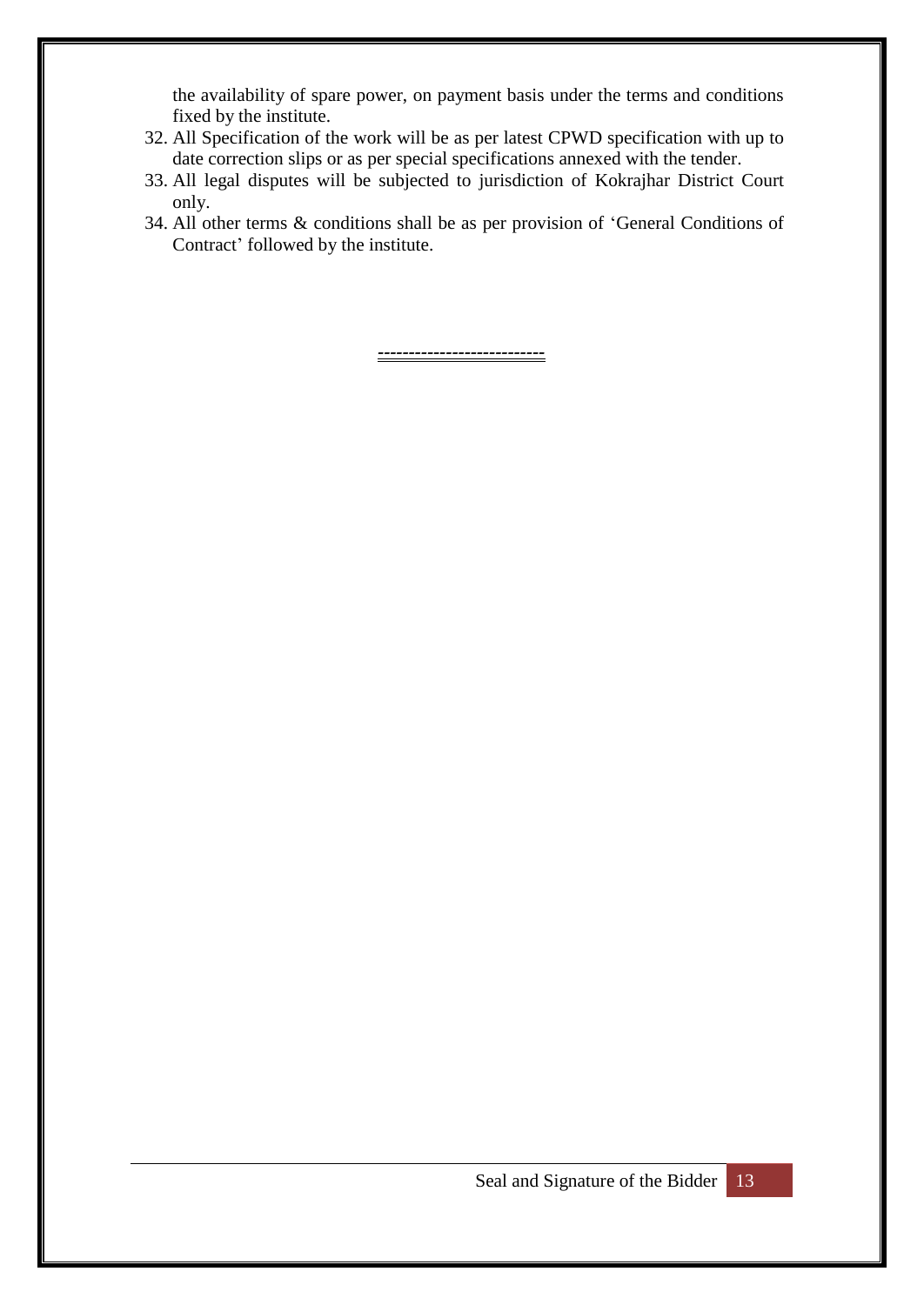#### **CERTIFICATES AND PAYMENTS**

*(\*\* GCC Conditions will prevail in case of any ambiguity in this section\*\*)*

#### **1. SCHEDULE of RATES and PAYMENTS**

#### **(i) Contractor's Remuneration**

The price to be paid by the Owner to Contractor for the whole of the work to be done and the performance of all the obligations undertaken by the Contractor under the contract documents shall be ascertained by the application of the respective schedule of rates (the inclusive nature of which is more particularly defined by way of application but not of limitation, with the succeeding subclause of this clause) and payment to be made accordingly for the work actually executed and approved by the Engineer-in-Charge. the sum so ascertained shall (excepting only as and to the extent expressly provided herein) constitute the sole and inclusive remuneration of the Contractor under the contract and no further other payment whatsoever shall be or become due or payable to the Contractor under the contract.

#### **(ii) Schedule of Rates to be Inclusive**

The price/ rates quoted by the Contractor shall remain firm till the issue of final certificate and shall not be subject to escalation. Schedule of rates shall be deemed to include and cover all costs, expenses and liabilities of every description and all risk of every kind to be taken in executing, completing and handing over the work to the Owner by the Contractor. The Contractor shall be deemed to have known the nature, scope, magnitude and the extent of the works and materials required though the contract document may not fully and precisely furnish them. He shall make such provision in the schedule of rates as he may consider necessary to cover the cost of such items of work and materials as may be reasonable and necessary to complete the works. The opinion of the Engineer-in-Charge as to the items of work which are necessary and reasonable for completion of work shall be final and binding on the Contractor, although the same may not be shown on or described specifically in contract documents.

Generally of this present provision shall not be deemed to cut down or limited in any way because in certain cases it may and in other cases it may not be expressly stated that the Contractor shall do or perform a work or supply articles or perform services at his own cost or without addition of payment or without extra charge or words to the same effect or that it may be stated or not stated that the same are included in and covered by the schedule of rates.

#### **(iii) Schedule of Rates to cover constructional Plant, Materials, Labour etc.**

Without in any way limiting the provisions of the proceeding sub-clause the schedule of rates shall be deemed to include and cover the cost of all constructional plant, temporary work (except as provided for herein), pumps, materials, labour, insurance, fuel, stores, and appliances to be supplied by the Contractor and all other matters in connection with each item in the schedule of rates and the execution of the works or any portion thereof finished, complete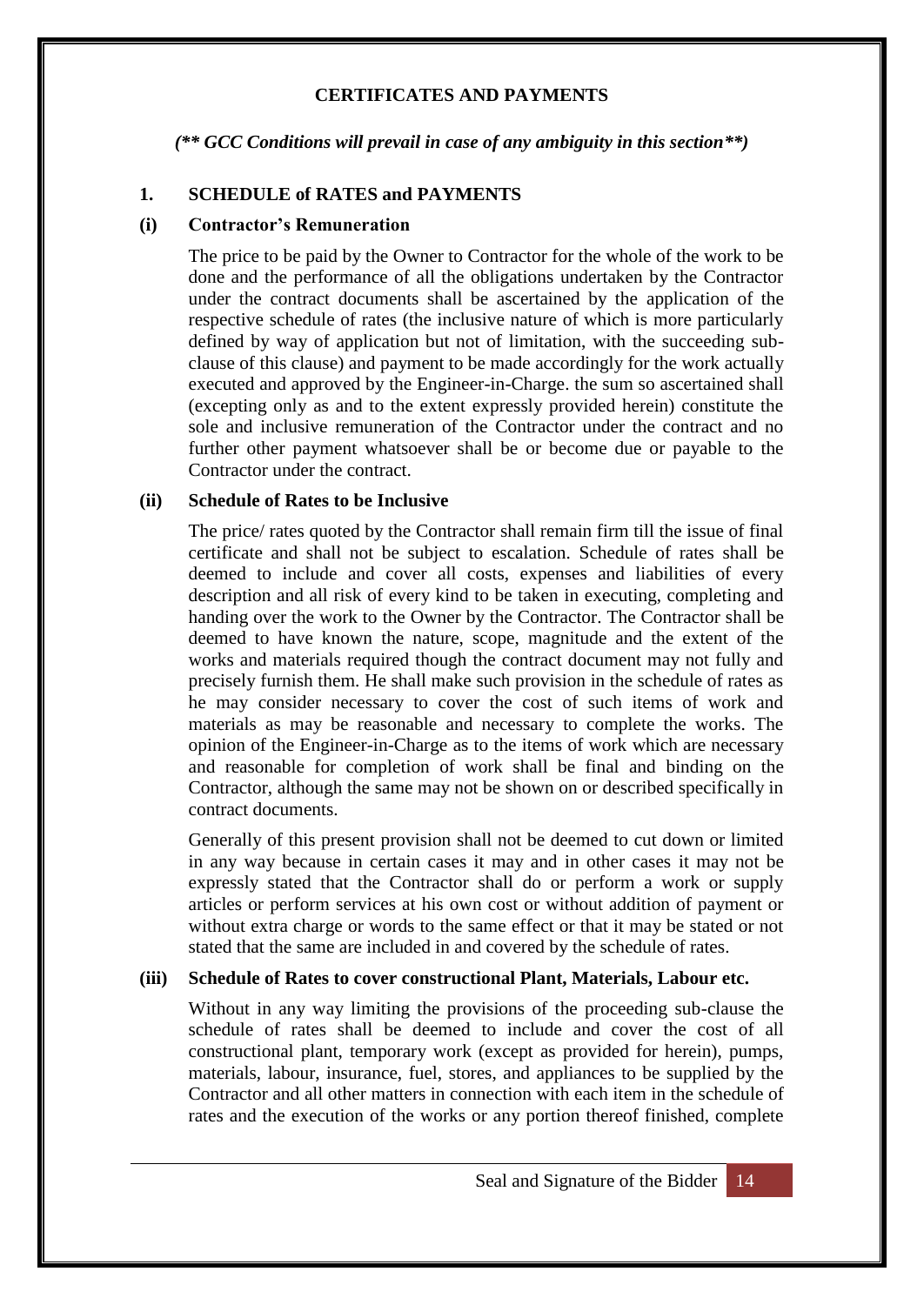in every respect and maintained as shown or described in the contract documents or may be ordered in writing during the continuance of the contract.

#### **(iv) Schedule of Rate to Cover Royalties, Rents and Claims**

The schedule of rates shall be deemed to include and cover the cost of all royalties and fees for the articles and processes, protected by letters, patent or otherwise incorporated in or used in connection with the works, also all royalties, rents and other payments in connection with obtaining materials of whatsoever kind for the works and shall include and indemnity to the Owner which the Contractor here-by gives against all actions, proceedings, claims damages, costs and expenses arising from the incorporation in or use on the works of any such articles, processes or materials. Octroi or other municipal or local board charges if levied on materials, equipment or machineries to be brought to site for use on work shall be borne by the Contractor.

#### **(v) Schedule of Rates to cover Taxes and Duties**

No exemption or reduction of customs duties, excise duties, sales tax, contract quay or any port dues, transports charges, stamp duties or Central or State government or local body or Municipal Taxes or duties, taxes or charges (from or of anybody), whatsoever, will be granted or obtained, all of which expenses shall be deemed to be included in and covered by the schedule of rates. The Contractor shall also obtain and pay for all permits or other privileges necessary to complete the work.

#### **(vi) Schedule of rates to cover Forest Royalties**.

All the responsibilities for obtaining all forest permits and payment of forest royalties etc. for use of all forest produces shall lie with the contractor. The contractor shall deposit royalty and obtain necessary permit for supply of all forest produces from local authorities. If pursuant to or under any law, notification or order, any royalty, cess or the like becomes payable by the Institute and does not any time become payable by the contractor to the State Government/Local authorities, in respect of any material used by the contractor in the works, then in such a case, it shall be lawful to the Institute and it will have the right and be entitled to recover the amount paid in the circumstances as aforesaid from dues of the contractor. The schedule of rates shall be inclusive of all forest royalties, monopolies and all admissible taxes from time to time as per rules of Government of Assam.

#### **(vii) Schedule of Rates to cover Risks of Delay**

The schedule of rates shall be deemed to include and cover the risk of all possibilities of delay and interference with the Contractor's conduct for work which occur from and cause including orders of the Owner in the exercise of his powers and on account of extension of time granted due to various reasons and for all other possible or probable causes of delay.

#### **(viii) Schedule of Rates cannot be altered**

For work under unit rate basis, no alteration will be allowed in the schedule of rates by reason of works or any part of them being modified altered, extended, diminished or omitted. The schedule of rates are fully inclusive rates which have been fixed by the Contractor and agreed to by the Owner and cannot be altered.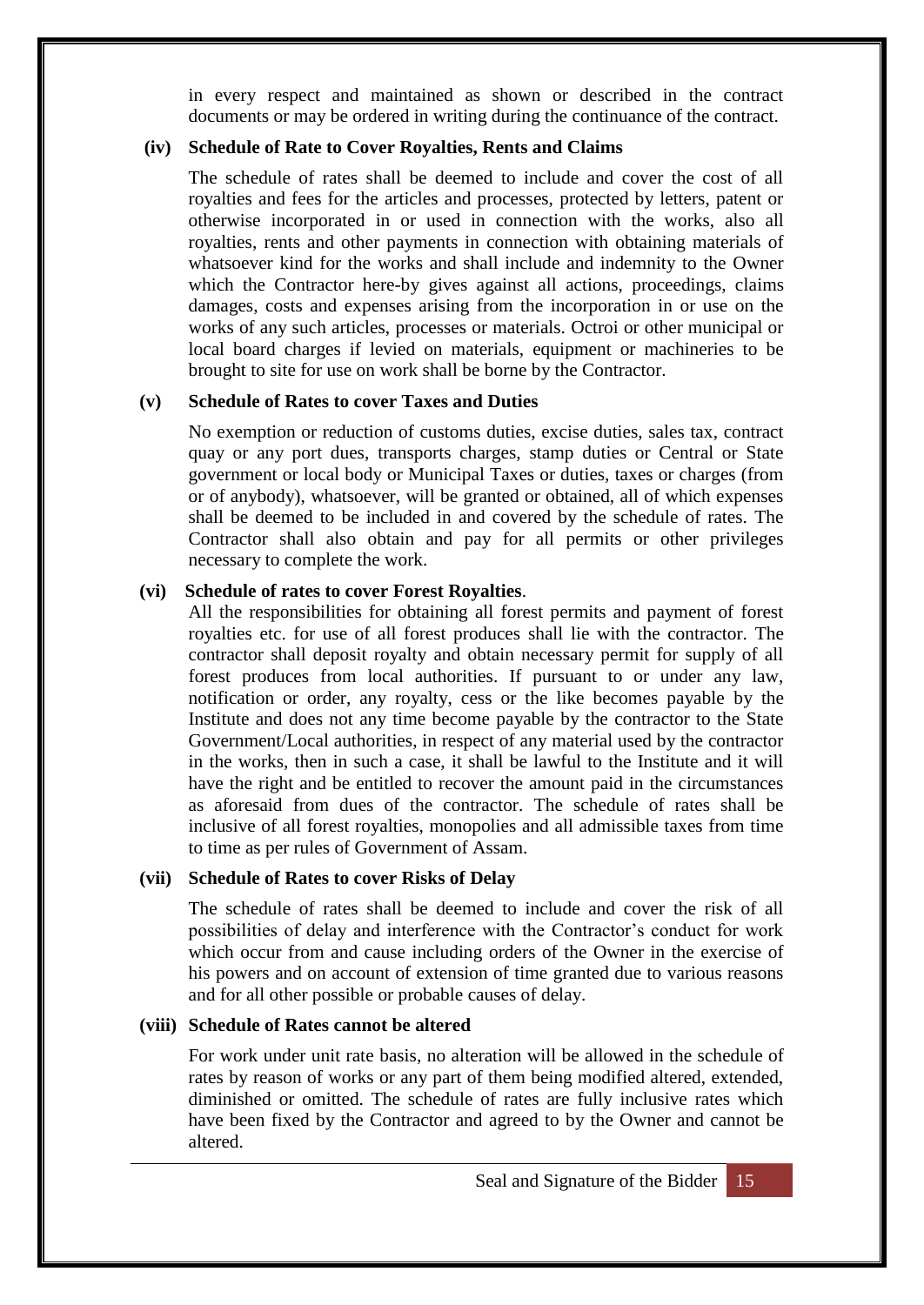For lump sum contracts, the payment will be made according to the work actually carried out, for which purpose an item-wise, or work-wise, schedule of rates shall be furnished, suitable for evaluating the value of work done and preparing running account bills. Lump sum contracts shall also allow for any increase or decrease in the total quantity of work up to approximately 10% for the quoted price and the contract value shall be adjusted accordingly.

#### **2. Procedure for Measurement/Billing of Work in Progress**

#### **(i) Measurements**

All measurements shall be in metric system. All measurement of all the items having financial value (more than 15.00 lacs) shall be entered by the contractor and complied in the shape of computerized Measurement Book having pages of A-4 size as per the format of the Department so that a complete record is obtained of all the items of work performed under the contract. The measurement upto 15.00 lacs shall be recorded in the conventional M.B. For computerized Measurement Book, all such measurements and levels recorded by the contractor or his authorized representative from time to time, during the progress of work.

The contractor would initially submit draft computerized measurement sheet and these measurements would be got checked/tests checks in his draft computerized measurements, and submit to the department a computerized measurement Book, duly bound, and with its pages numbered. The Engineer In Charge and/or his authorized representative would thereafter check this MB.

After the necessary corrections made by the Engineer in Charge, the measurement sheet shall be returned to the contractor for incorporating the corrections and for resubmission to the Engineer In Charge for signatures by the Engineers in Charge and the contractors or their representatives in token of their acceptance. For the purpose of taking joint measurement the Contractor's representative shall be bound to be present whenever required by the Engineerin-Charge. If, however he is absent for any reason whatsoever the measurements will be taken by the Engineer-in-Charge or his representative and this will be deemed to be correct and binding on the Contractor.

#### **(ii) Billing**

The final fair computerized measurement Book along with Abstract of Cost and the bill based on these measurements (with two separate copies of the Bill) given by the contractor, duly bound, with each pages numbered should be 100% correct, and no cutting or overwriting in the measurements would thereafter be allowed. If at all any error is noticed, the contractors shall have to be submit a fresh computerized MB with its page duly numbered and bound, after getting the earlier MB cancelled by the department. Thereafter the MB shall be taken in the Engineering/Maintenance cell records and allotted a number as per the registrar of Computerized MBs. This should be done before the correspondence bill is submitted to the Finance  $\&$  A/c's section for payment. The contractor shall submit two spare copies of such computerized MB,s for the purpose of reference and record by the various officers of the department. The Contractor shall submit the bill in approved Performa in quadruplicate to the Engineer-in-Charge of the work giving abstract and detailed measurements for the various items executed. The Engineer-in-Charge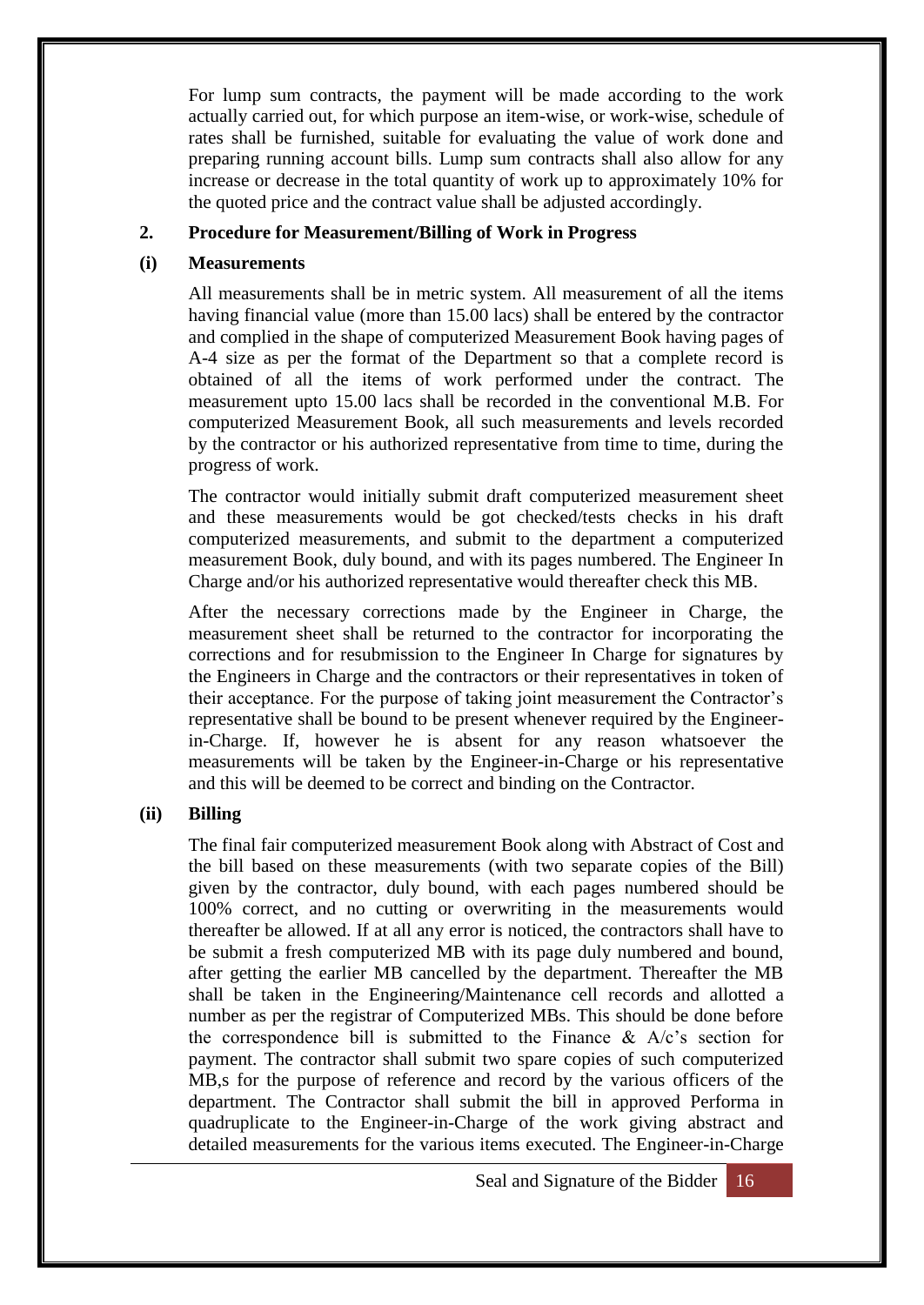shall take or cause to be taken the requisite measurements for the purpose of having the same verified and the claim, as far as admissible, adjusted, if possible.

#### **iii) Secured Advance on Materials**

In case of tenders for completed item of work, Contractor may be allowed 'Secured Advance' on the security of materials brought to site for execution of the contracted item of work to the extent of 75% of the value of materials as assessed by the Engineer-in-Charge provided that the materials are of an imperishable nature and that a formal agreement is drawn up with the Contractor under which the Owner secures a lien on the materials and is safeguarded against losses due to the Contractor postponing the execution of the work or to the storage or misuse of the materials and against the expense entitled for their proper watch and safe custody. Recoveries of advances so made would not be postponed until the whole of the work entrusted to the Contractor is completed. They should be adjusted from his bills for work done as the materials are used, the necessary deductions being made whenever the items of work in which they are used are billed for.

#### **(iv) Dispute in Mode of Measurement**

In case of any dispute as to the mode of measurement not covered by the contract to be adopted for any item of work, mode of measurement as per latest Indian Standard Specifications shall be followed.

#### **3. Running Account Payments to be Regarded as Advances**

All running account payments shall be regarded as payment for work actually done and completed and shall not preclude the requiring of bad, unsound and imperfect or unskilled work to be removed and taken away and reconstructed or re-erected or be considered as an admission of the due performance of the contract, or any part thereof, in this respect, or of the accruing of any claim by the Contractor, nor shall it conclude, determine or affect in any way the powers of the Owner under these conditions or any of them as to the final settlement and adjustment of the accounts or otherwise, or in any other way vary or affect the contract. The final bill shall be submitted by the Contractor within one month of the date of physical completion of the work, otherwise, the Engineerin-Charge's certificate of the measurement and of total amount payable for the work accordingly shall be final and binding on all parties.

#### **4. Notice of Claims for Additional Payment**

Should the Contractor consider that he is entitled to any extra payment or compensation or to make any claims whatsoever in respect of the works he shall forthwith give notice in writing to the Engineer-in-Charge that he claims extra payment and/or compensation. Such notice shall be given to the Engineerin-charge within ten days from the ordering of any work or happening of any event upon which the contractor bases such claims and such notice shall contain full particulars of the nature of such claim with full details and amount claimed. Failure on the part of the Contractor to put forward any claim with the necessary particulars as above within the time above specified shall be an absolute waiver thereof. No omission by the Owner to reject any such claim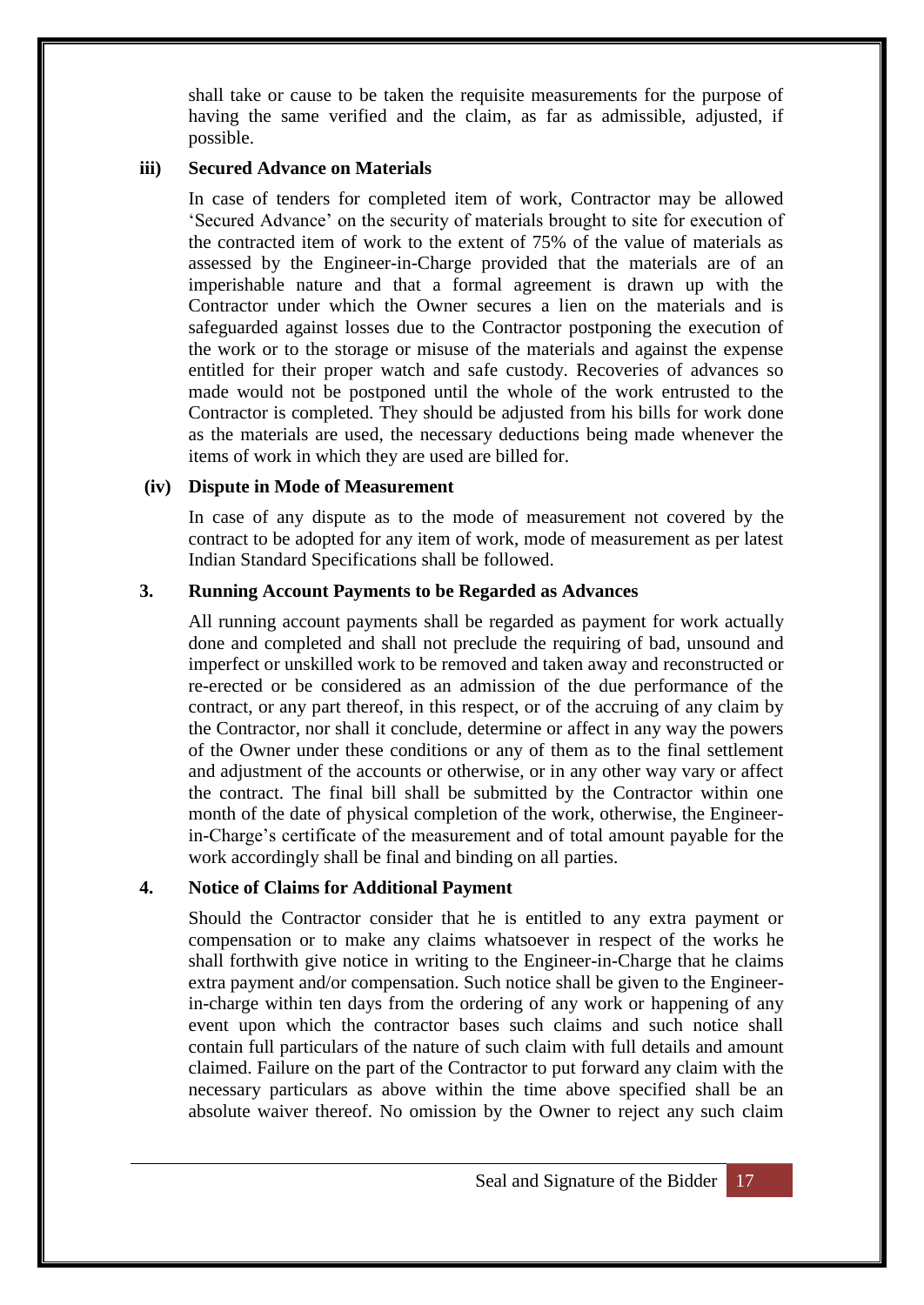and no delay in dealing therewith shall be waiver by the Owner of any rights in respect thereof.

#### **5. Receipt of Payment**

Receipt for payment made on account of work when executed by a firm, must be signed by a person holding due power of attorney in this respect on behalf of the Contractor, except when the Contractors are described in their tender as a limited company in which case the receipts must be signed in the name of the company by one of its principal officers or by some other person having authority to give effectual receipt for the company.

Payment to the Contractor will be made as and when availability of fund in concern department.

#### **6. Certificate of Commissioning**

#### **6.1 Application for Certificate of Commissioning**

When the Contractor fulfil his obligation under clause 65 of Schedule D shall be eligible to apply for Certificate of Commissioning. The Contractor may apply for separate Certificate of Commissioning in respect of each such portion of the work by submitting the completion documents along with such application for Certificate of Commissioning.

The Engineer-in-charge shall normally issue to the Contractor the Certificate of Commissioning within one month after receiving and application therefore from the Contractor after verifying from the completion documents and satisfying himself that the work has been completed in accordance with and as set out in the construction and erection drawings and the contract documents.

The Contractor, after obtaining the Certificate of Commissioning, is eligible to present the final bill for the work executed by him under the terms of contract.

#### **6.2 Certificate of Commissioning**

Within one month of the completion of the work in all respects, the Contractor shall be furnished with a certificate by the engineer-in-Charge of such completion, but no certificate shall be given nor shall the work be deemed to have been executed until all scaffolding, surplus materials and rubbish is cleaned of the site completely nor until the work shall have been measured by the Engineer-in-Charge whose measurements shall be binding and conclusive. The work will not be considered as complete and taken over by the Owner, until all the temporary works, labour and staff colonies etc.; constructed, are removed and the work site cleaned to the satisfaction of the Engineer-in-Charge.

If the Contractor shall fail to comply with the requirements of this clause on or before the date fixed for the completion of work, the Engineer-in-Charge may at the expenses of the Contractor remove such scaffolding, surplus materials and rubbish and dispose off the same as he thinks fit and clean of such dirt as aforesaid, and the Contractor shall forthwith pay the amount of all expenses so incurred and shall have no claim in respect of any such scaffolding or surplus materials as aforesaid except for any sum actually realized by the sale thereof.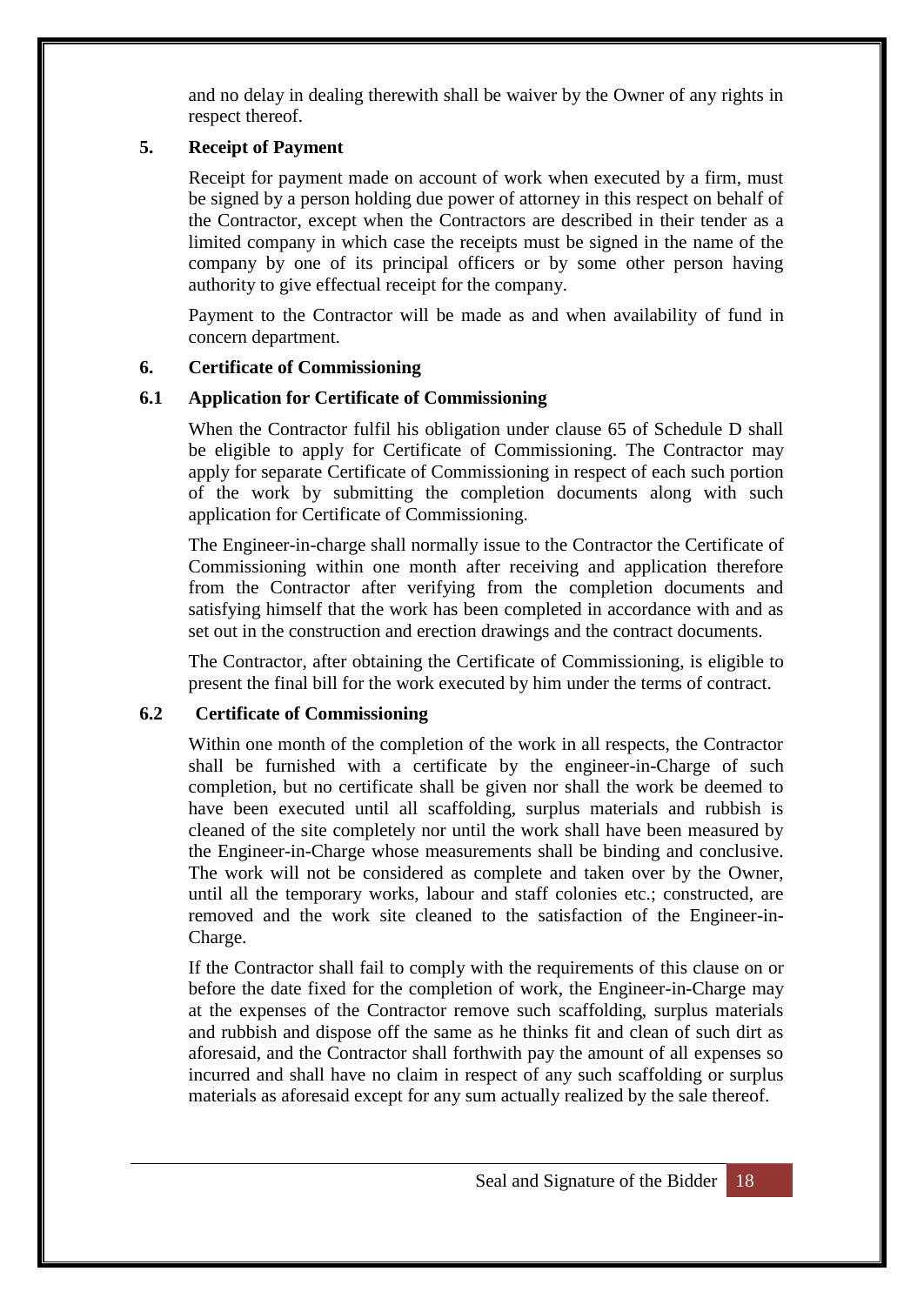#### 6.3 **Certificate of Commissioning Documents**

For the purpose of clause 6 the following documents will be deemed to form the completion documents.

- (i) The technical documents according to which the work was carried out.
- (ii) Three sets of construction drawings showing therein the modification and corrections made during the course of execution signed by the Engineer-in-Charge.
- (iii) Certificate of Commissioning for 'embedded' and 'covered' up works.
- (iv) Certificates of final levels as set out for various works.
- (v) Certificates of tests performed for various works.
- (vi) Materials appropriation Statement for the materials issued by the Owner for the works and list of surplus materials returned to the Owner's store duly supported by necessary documents.

#### **7. Final Decision and Final Certificate**

Upon expiry of the period of liability and subject to the Engineer-in-Charge being satisfied that the works have been duly maintained by the Contractor during monsoon or such period as herein before provided in clause 71.1 and that the Contractor has in all respect duly made up any subsidence and performed all his obligations under the contract, the Engineer-in-Charge shall (without prejudice to the rights of the Owner to retain the provisions of relevant clause hereof) otherwise give a certificate herein referred to as the final certificate to that effect and the Contractor shall not be considered to have fulfilled the whole of his obligations under the contract until Final Certificate shall have been given by the Engineer-in-Charge not withstanding any previous entry upon the work and taking possession, working or using of the same or any part thereof by the Owner.

#### **Note:- Security Deposit amount will not be released without Final Certificate.**

#### **(i) Certificate and Payments no Evidence of completion**

Except the final certificate, no other certificates or payments against a certificate or on general account shall be taken to be an admission by the Owner of the due performance of the contract or any part thereof or of occupancy or validity for any claim by the Contractor.

-------------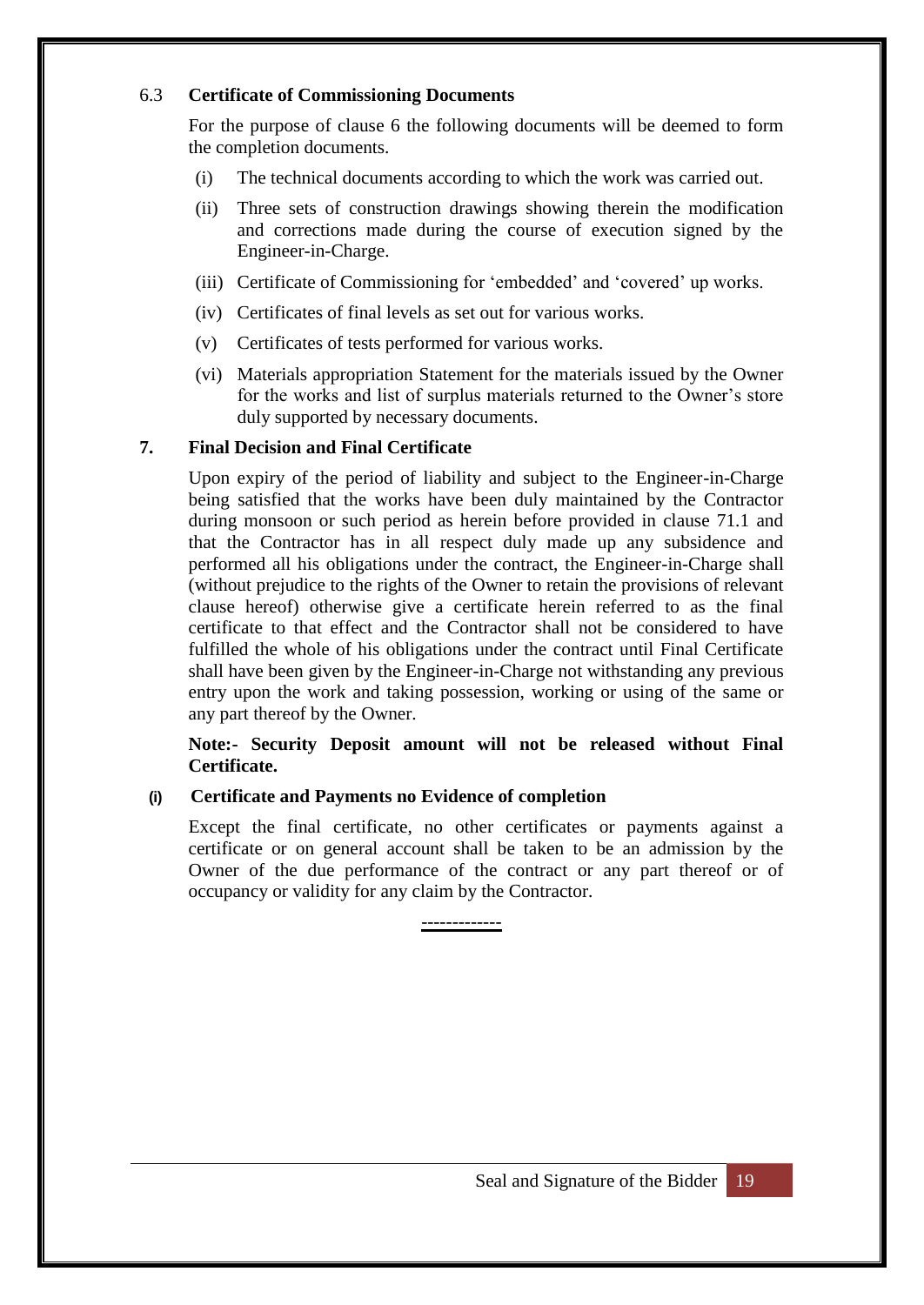#### **TAXES AND INSURANCE**

#### **1. Taxes, Duties, Octroi etc.**

The Contractor agrees to and does hereby accept full and exclusive liability for the payment of any and all taxes, duties, octrois etc. now or hereafter imposed, increased, or modified from time to time in respect of works and materials and all contributions and taxes for unemployment compensation, insurance and old age pensions or annuities now or hereafter imposed by any Central or State governmental authorities which are imposed with respect to or covered by the wages, salaries, or other compensations paid to the persons employed by the Contractor and the Contractor shall be responsible for the compliance with all obligations and restrictions imposed by the Labour Law or any other law affecting employer-employee relationship and the Contractor further agrees to comply and to secure the compliance of all sub-Contractors, with all applicable Central State, Municipal and local laws and regulations and requirements of any Central, State or Local, Government agency or authority. Contractor further agrees to defend, indemnify and hold harmless from any liability or penalty which may be imposed by the Central, State or Local authorities by reason of any violations by Contractor or sub-Contractor of such laws, regulations or requirements and also from all claims, suits or proceedings that may be brought against the Owner arising under growing out of, or by reason of the work provided for by this contract, by third parties, or by Central or State government authority or any administrative sub-division thereof.

**1.1** All taxes viz. income tax, Sales Tax, Duties, Levies, GST, Building and other Construction Workers Welfare Cess or any other tax or Cess in respect of this contract applicable at the time of submission of this tender shall be payable by the Contractor and the Institute shall not entertain any claim whatsoever in this respect. Taxes, GST, Cess etc. shall be deducted as per applicable rules from the bills of the contractor at the rates prevailing on the day of submission of the tender.

#### 1**.1.1 Income Tax**

Income tax at the prevailing rate on the gross amount of the bill shall be deducted from the contractor's bill as per section 194C of the Income Tax Act.

#### **1.1.2 GST**

GST will be deducted at the prevailing rate on the value of the bill subject to submission of certificate of composition scheme by the contractor or else as admissible percentage as per relevant rules. If GST not deducted by the Owner, contractor shall have to pay GST to the Govt. as per prevailing rate on the value of the bill.

#### **1.1.3 Cess for Building and other construction Workers' Welfare Board**

1% cess will be deducted from the bills on account of Welfare of Building and other construction workers which will be deposited to Building and other construction Workers' Welfare Board formed by the Government of Assam.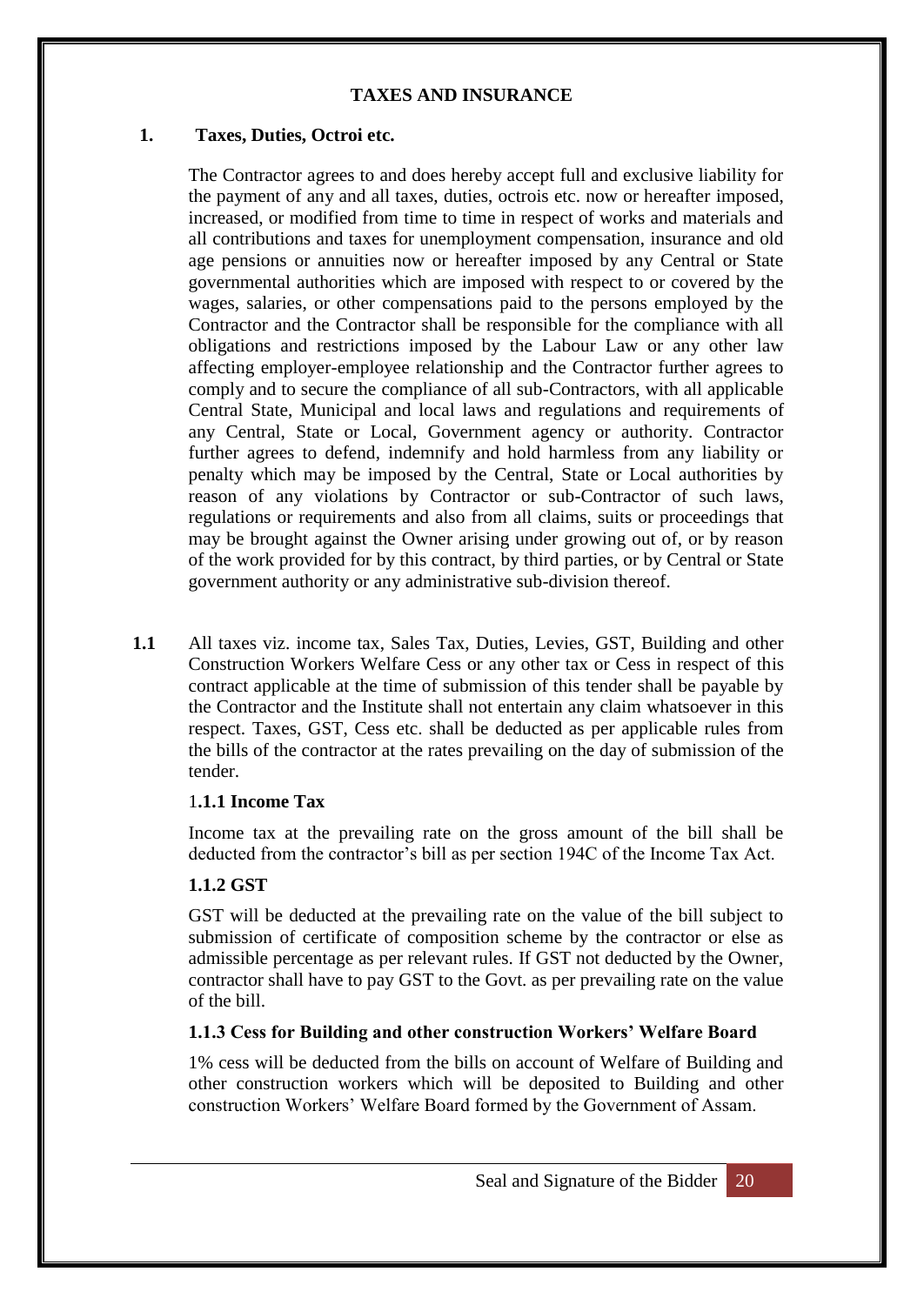Any increase in the rates of any existing taxes/duties/levies/royalties etc shall be borne by the Institute. If there are any decreases the amounts payable will be reduced accordingly.

**1.1.4** Water charges @ 1% of the gross bill amount will be deducted if water supply is taken from CIT Kokrajhar departmentally.

**1.1.5** Electrical charges as per actual meter reading shall be deducted from the bill. If connection is taken directly without installation of meter with prior permission from Engineer (Electrical), then amount as per the usage shall be deducted from the gross bill amount as suggested by Engineer (Electrical).

#### **1.2. Variation of taxes:**

Any fresh imposition of taxes, duties, levies etc, imposed after receipt of tender shall be reimbursed by the Institute on actual on production of proof of imposition of the tax.

#### **2. Insurance**

Contractor shall at his own expense carry and maintain insurance with reputable insurance companies to the satisfaction of the Owner as follows:

#### **(i) Employees State Insurance Act**

The Contractor agrees to and does hereby accept full and exclusive liability for compliance with all obligations imposed by the Employees State Insurance Act, 1984, and the Contractor further agrees to defend, indemnify and hold Owner harmless from any liability or penalty which may be imposed by the Central, State or Local authority by reason of any asserted, violation by Contractor or sub-Contractor of the Employees State Insurance Act, 1948, and also from all claims, suits or proceeding that may be brought against the Owner arising under, growing out of or by reasons of the work provided for by this contract whether brought by employees of the Contractor, by third parties or by Central or State Government authority or any political sub-division thereof.

The Contractor agrees to fill in with the Employee's State Insurance Corporation, the Declaration Forms, and all forms which may be required in respect of the Contractors or sub-Contractors employees, whose aggregate remuneration is Rs. 15000.00 per month or such amount as prescribed under the Employees State Insurance Act, 1948 from time to time and who are employed in the work provided for or those covered by ESI from time to time under the Agreement. The Contractor shall deduct and secure the agreement of the sub-Contractor to deduct the employee's contribution as per the first schedule of the Employee's State Insurance Act form wages and affix the Employee's contribution Cards at wages payment intervals. The Contractor shall remit and secure the agreement of the sub-Contractor to remit to the State Bank of India, Employees' State Insurance Corporation. Account, the Employees contribution as required by the Act. the Contractor agrees to maintain all cards and records as required under the Act in respect of employees and payments and the Contractor shall secure the agreement of the